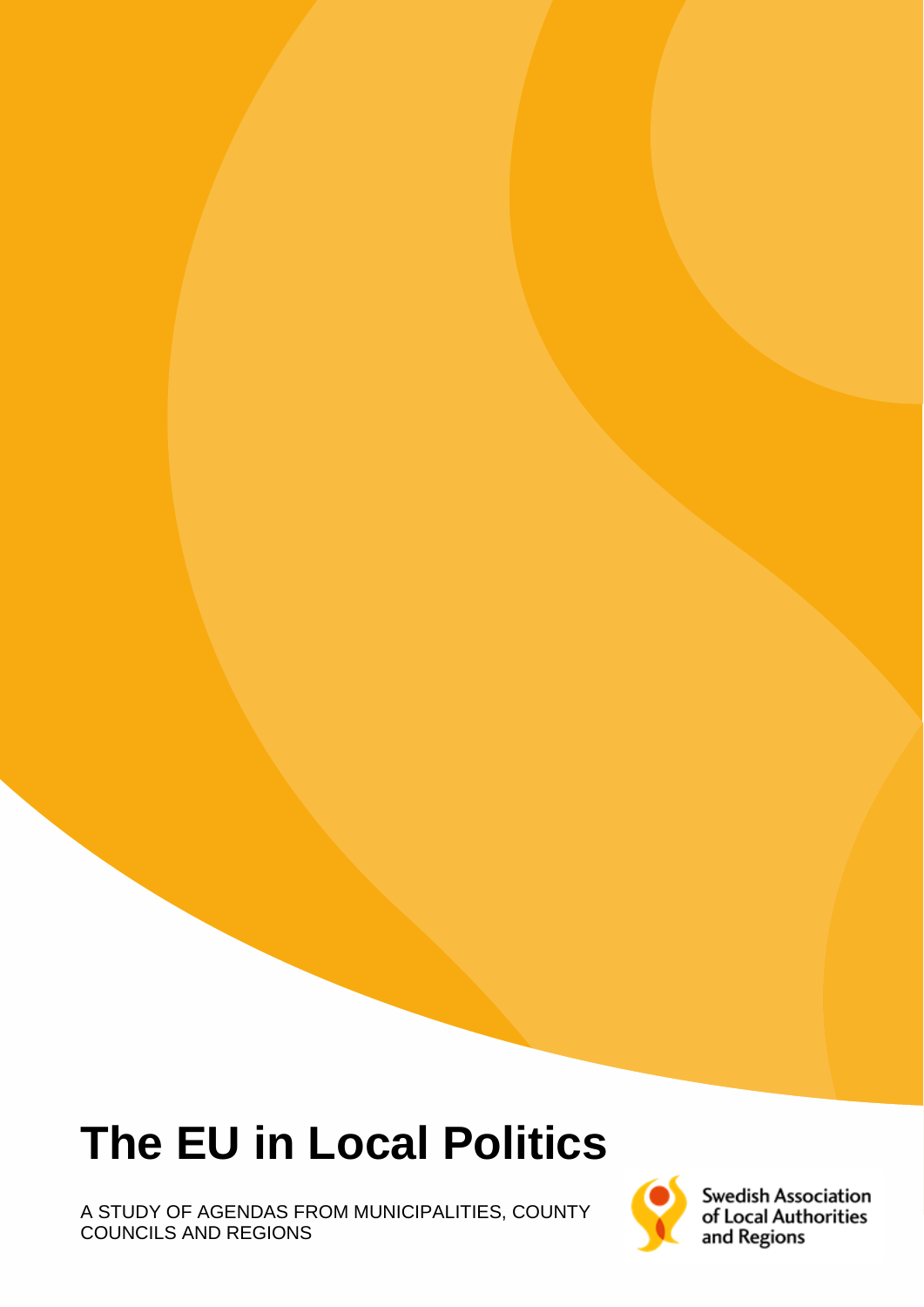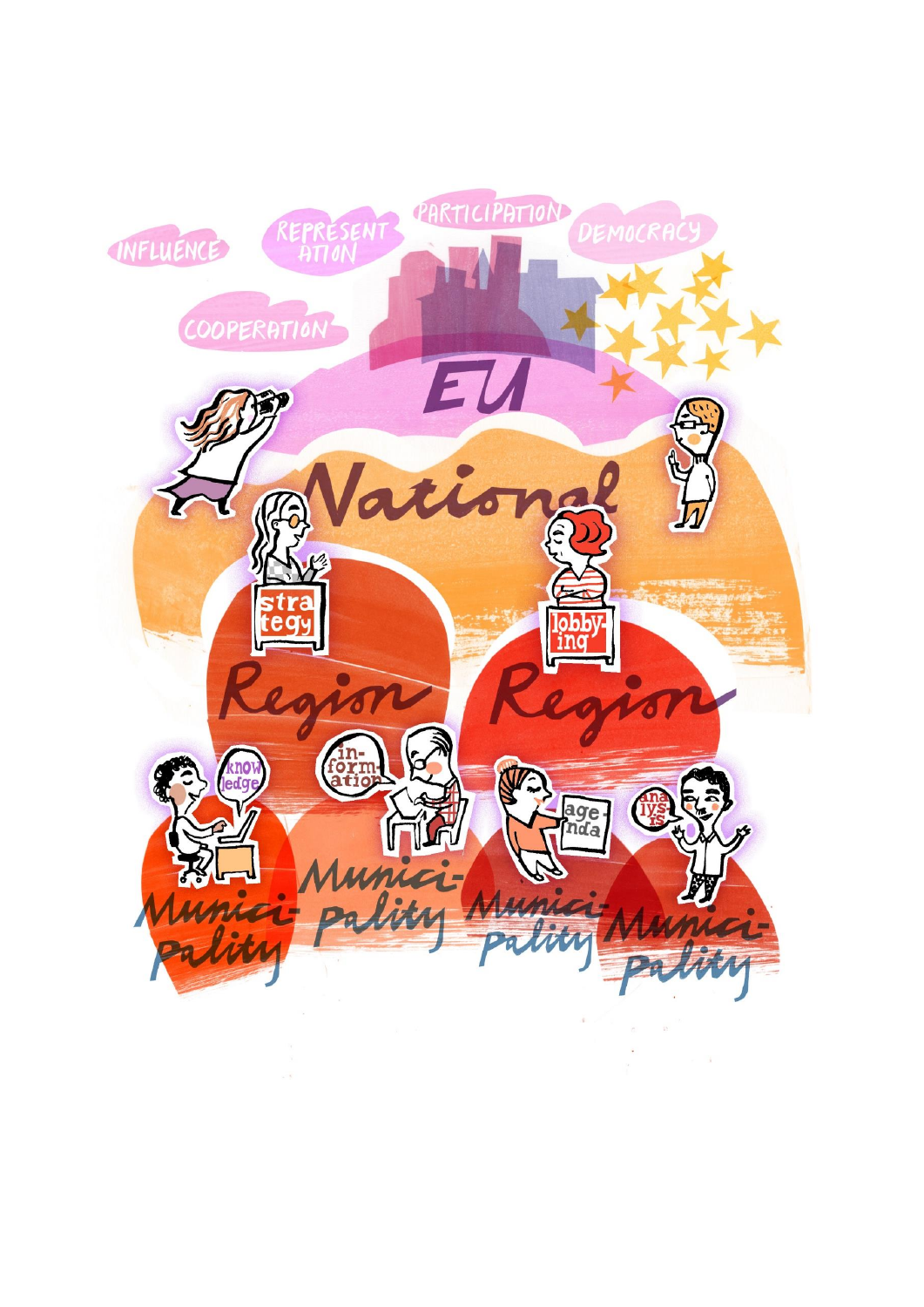# The EU in Local Politics

# A study of agendas from municipalities, county councils and regions

This report examines the impact of the European Union on Swedish municipalities, county councils and regions. It provides a quantitative estimate of the number of political issues dealt with on local and regional level, which are affected by the EU. It also describes more closely the main areas influenced by the EU. This has been done through an analysis of meeting agendas of municipal councils, county councils and regional councils and through an assessment of whether the items on the agendas concern subjects that are affected by the EU or not.

This study was conducted prior to the regional reform in Sweden. As of 1 January 2019, all county councils are regions. This means that additional responsibilities have been afforded to the former county councils, primarily regional development. It is important to take note of this reform when reading this study. However, the study is not without merit, as the overall responsibilities at the local and regional level has not changed in any considerable way.

### Levels of local democracy in Sweden

There is no hierarchical relation between municipalities, county councils and regions, since all are self-governing local authorities with responsibility for different activities. The only exception is Gotland, an island in the Baltic Sea, where the municipality also has the responsibilities and tasks normally associated with those of a county council. As of 1 January 2019, all county councils are regions, which means all regions now are responsible for the provision of health care as well as regional development and public transport. Again, this was not the case when the study was conducted.

Municipalities are responsible for a large share of the public services, for example, primary and secondary education, childcare and eldercare, as well as essential community services such as water supply, waste disposal and rescue services. The main responsibilities of the regions are, as mentioned, health care, regional development and public transport.

The Swedish Association of Local Authorities and Regions (SALAR) represents all of Sweden's municipalities and regions. It is an employers' organization that advocates the interests of its members by, for instance, seeking to strengthen local self-government and to further the development of regional and local democracy.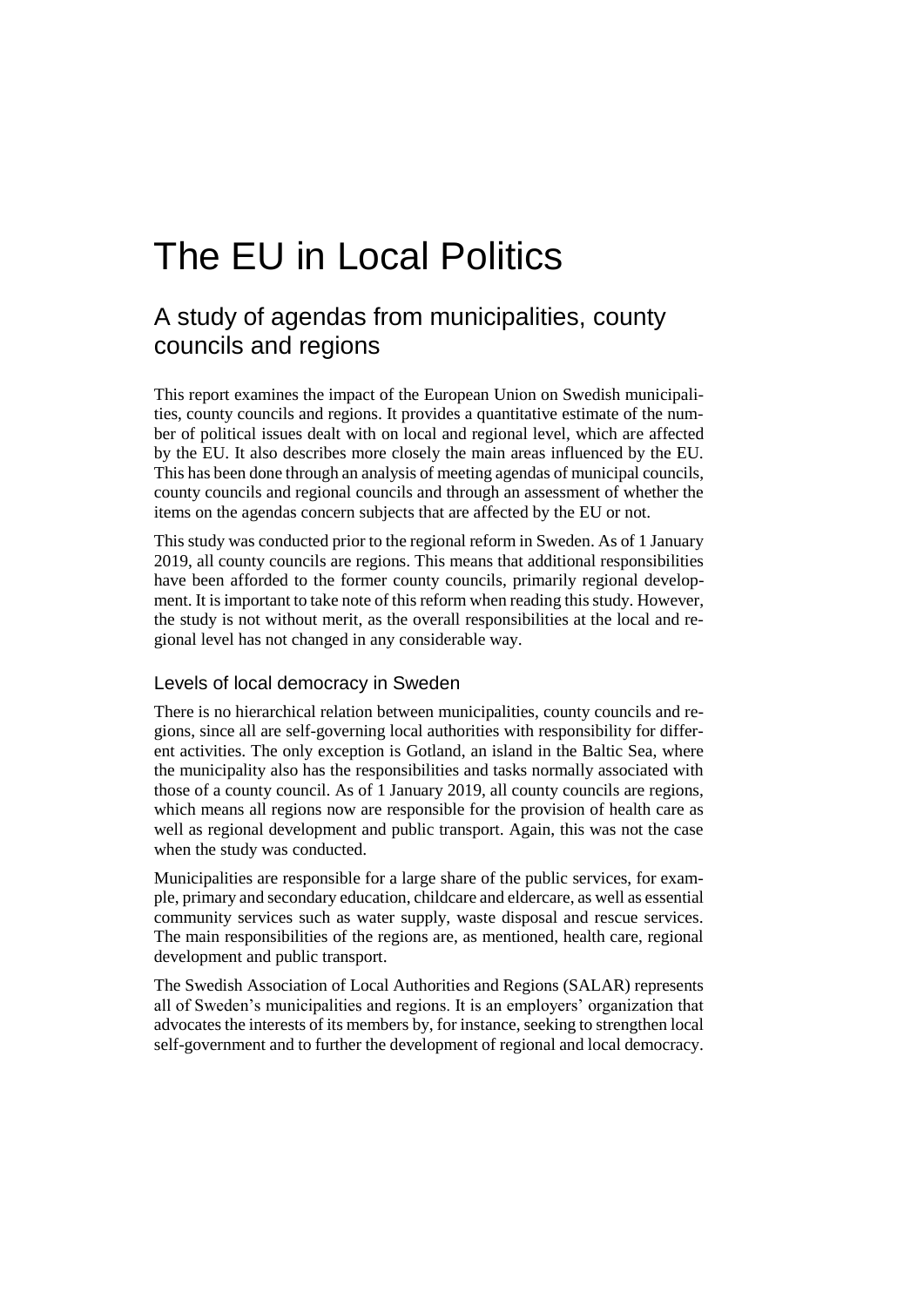# Content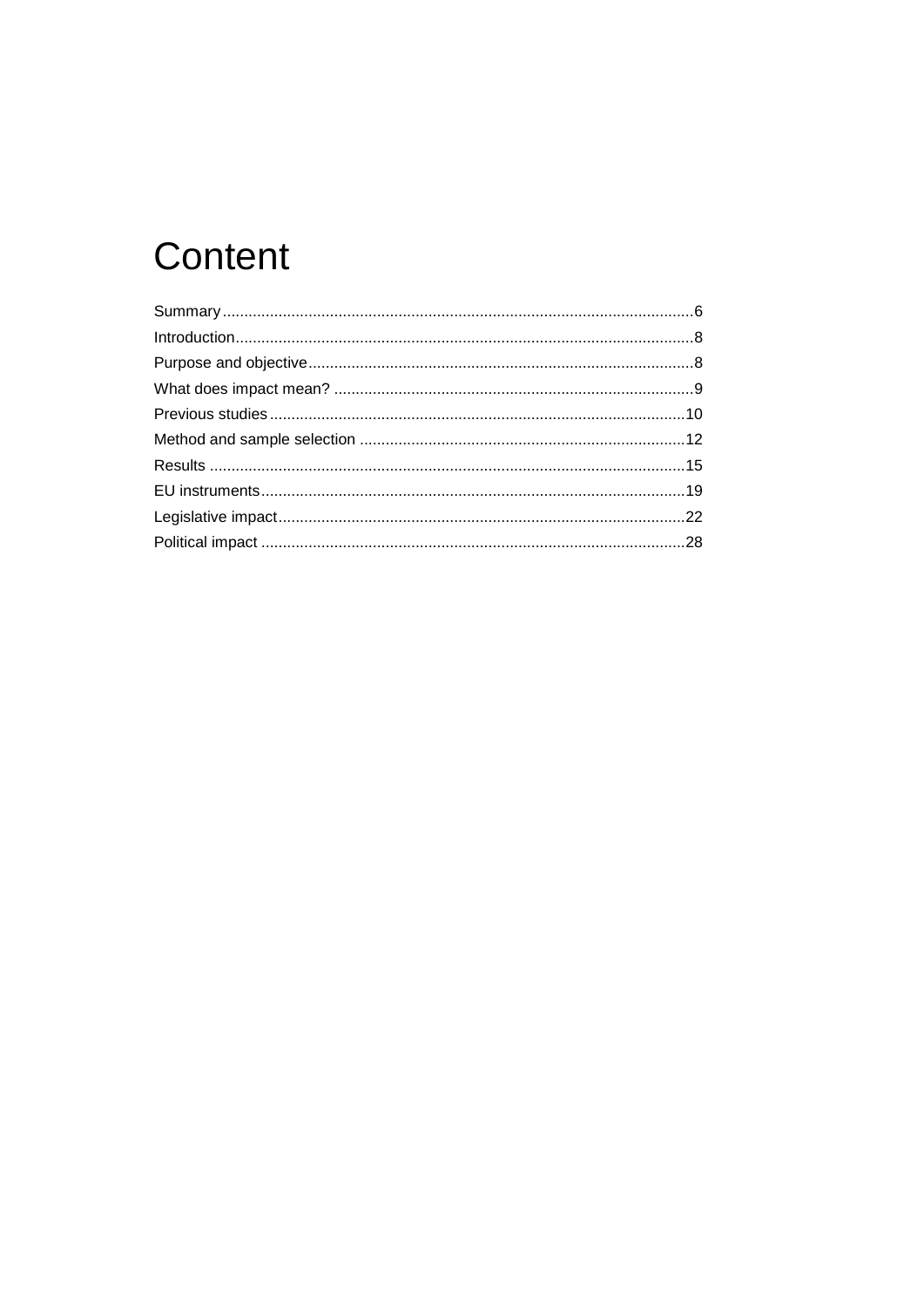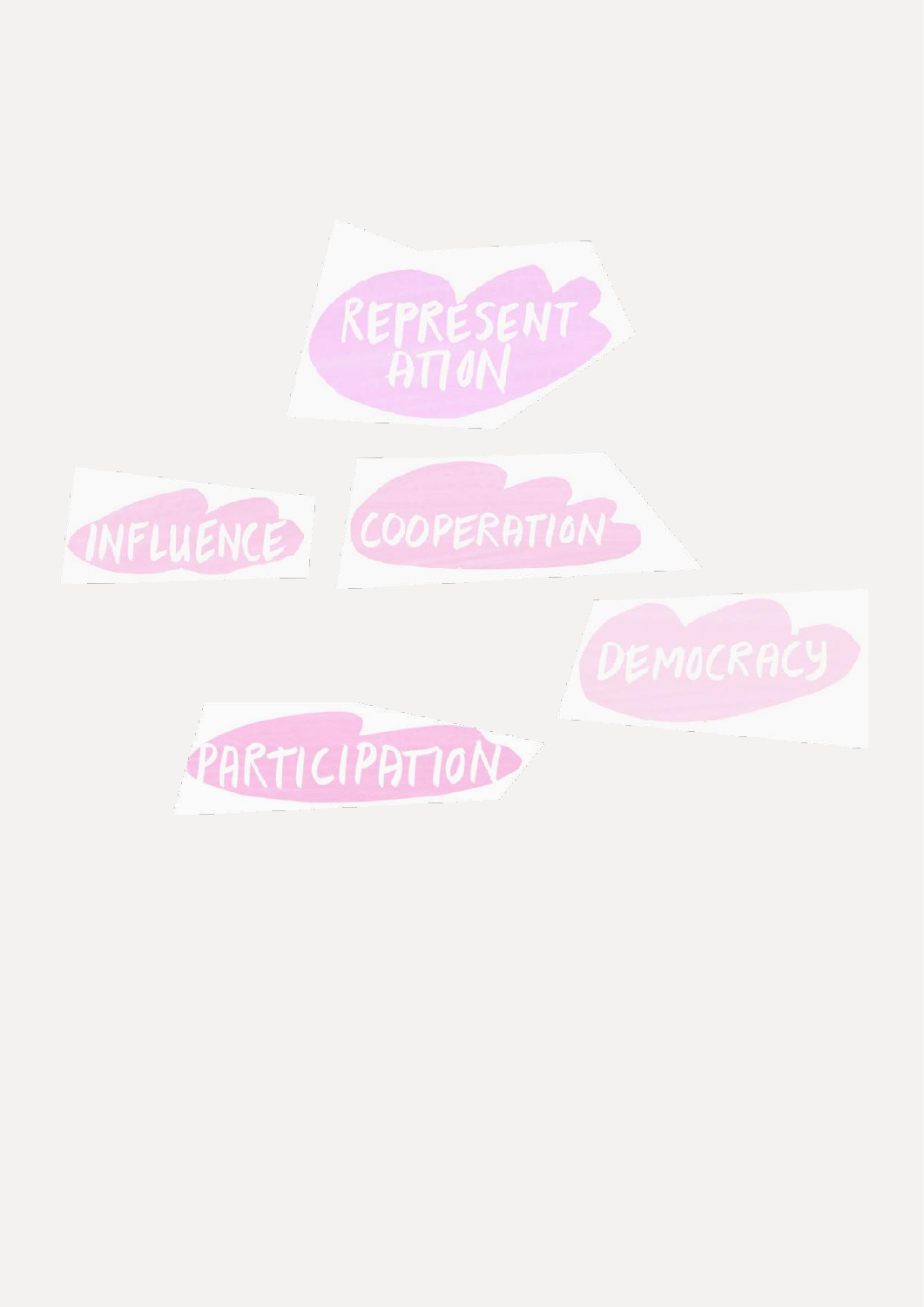# The European Union in Local Politics

### <span id="page-5-0"></span>**Summary**

This study examines the impact of the EU on Swedish municipalities, county councils and regions. Its purpose is to provide a quantitative estimate of the EU's impact, as well to give a more detailed description of the nature of that impact. This is done through an analysis of meeting agendas from municipal councils, county councils and regional councils. The study is based on a selection of agendas from 44 municipalities, two county councils and four regions. One agenda from the period between May 2016 and April 2017 was chosen for every municipality, county council and region, evenly spread out throughout the year.

The EU exerts impact on various issues in different ways. The study therefore distinguishes between the following two different types of impact. Legislative impact is defined as the EU exerting control through directives that are binding (mandatory) on municipalities, county councils and regions. Political impact, on the other hand, is defined as impact based on EU's non-binding instruments, such as action plans and recommendations from the Council and the Commission.

The study shows different results for municipalities, on one hand, and county councils and regions, on the other. Just over 20 per cent of the agenda items of municipal councils demonstrate the impact of EU legislation. An additional 25 per cent of the items on municipal agendas relate to issues in which EU has as its *objective* to impact an outcome but chooses to use non-binding measures. In these cases, a more detailed study is required in order to determine the extent to which these have been effective. In total, on average, the EU impacts just below half of the agenda points from municipal councils.

The results for county councils and regions look somewhat different. One explanation is that municipalities and county councils have different tasks and are therefore affected to different extents. Compared with its impact on municipalities, the EU has less legislative impact on county and regional councils. Just over 10 per cent of the items are affected by binding law. On the other hand, the political impact is somewhat greater. Approximately 45 per cent of the agenda items relate to areas where the EU has adopted action plans and recommendations, primarily in health care. In total, the EU impacts somewhat more than half of the agenda items from the county and regional councils.

This study contains a description of the impact of the EU on local and regional politics, in different subject areas. The study also provides a view of EU's goals and methods, as well as practical examples of agenda items that are influenced by the EU.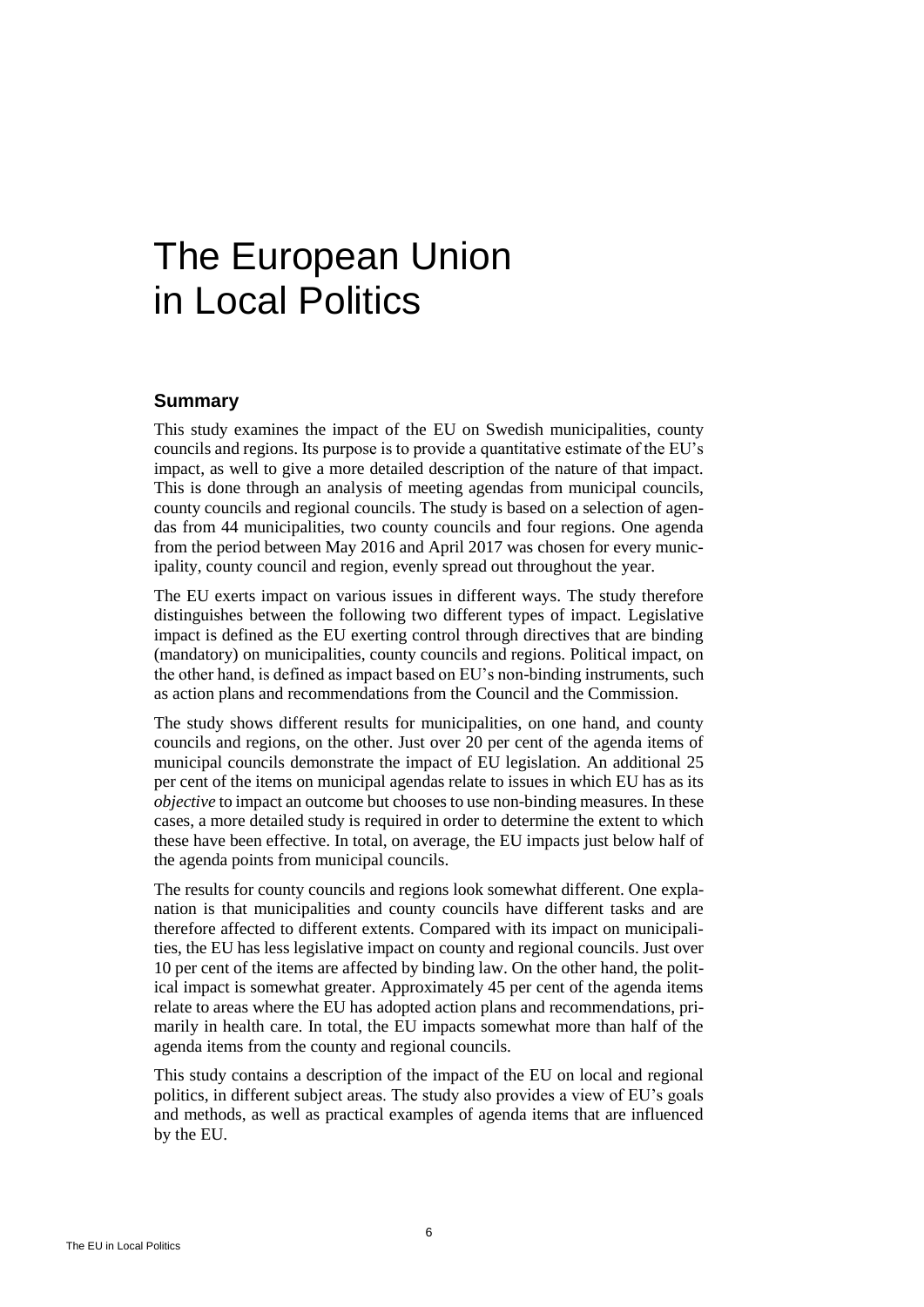The description of legislative impact highlights three areas. These are EU's competition rules, public procurement and State aid. These are of great importance for how municipalities, county councils and regions conduct their operations and act in relation to private sector entities. About 15 per cent of the municipalities' agendas is influenced by legislation. EU environmental rules have both legislative and political impact on the work of the municipal sector. A total of 10 per cent of the agenda points relate to environmental issues, evenly distributed between legislative and political impact. Finally, EU legislation regarding equal treatment prohibits all kinds of discrimination at local and regional level.

The description of political impact relates primarily to the following four areas: EU budget rules, healthcare, climate, environment and integration of refugees and other third-country citizens. In these areas, the EU has limited possibilities to influence the Member State, other than promoting voluntary coordination of the Member State policies by facilitating the sharing of ideas and good examples on the European level. Of the county council and regional council agenda items, 30 per cent deal with healthcare issues, an area in which EU programmes have composed rather detailed objectives. Another avenue of EU impact is by formulating long-term strategies for growth and employment, which set overarching goals for Union efforts. The Europe 2020 strategy, for example, contains objectives for employment, education, climate and poverty alleviation. In recent years, EU has also adopted stricter rules regarding the budget balance and debt ratios. Although these rules apply primarily to the Eurozone, they also impact the Swedish state, as well as the municipal sector, to a less binding extent.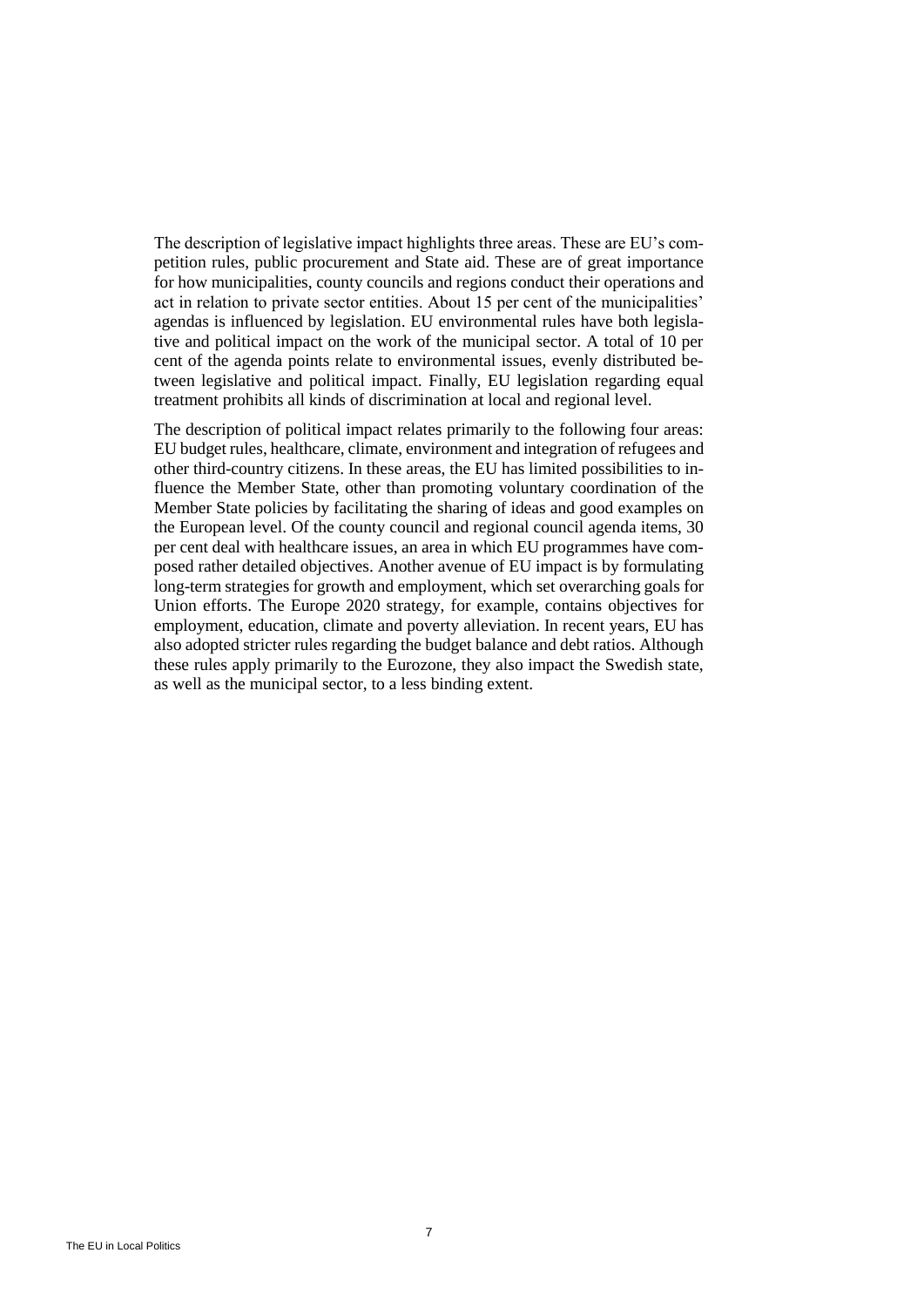# <span id="page-7-0"></span>**Introduction**

What does the EU have to do with a decision to build a preschool in the Municipality of Laholm? Actually, the EU reaches all the way down to everyday aspects of local government. For example, the EU has adopted laws that determine the extent to which the environment must be taken into consideration in city planning and building projects. When a preschool is to be built, this project also becomes the subject of a procurement procedure that in large part originates from the EU. Naturally, it is not the EU that decides whether a preschool should be built or not, but just as a municipality must follow Swedish law when deciding to implement such a project, nowadays, it must also take into account European rules and regulations.

Thus, the EU participates in setting the framework for Swedish local politics. This, in turn, has led the municipal sector to increasing its efforts to impact the EU. Most municipalities, county councils and regions, for example, have representatives on site in Brussels. Some Swedish municipal, county council and regional representatives are also members of European Committee of the Regions (CoR), an EU advisory body that represents the local and regional levels of the Member States. There is no doubt that the EU impacts Swedish municipalities, county councils and regions. But what is the extent and nature of that impact? This report is an attempt to answer these questions.

The way that the EU influences the local and regional levels in Sweden is, in many respects, unique, as the principle of local self-governance in Sweden is very strong in comparison to the corresponding situation in other countries. One fundamental reason for this independence is the right of local and regional authorities to impose taxation in order to finance their operations. This gives Swedish municipalities, county councils and regions a more independent status compared to their counterparts in, for example, France, where they are significantly more dependent on national policies. It is our hope that this report will provide an understanding of the Swedish conditions.

# <span id="page-7-1"></span>**Purpose and objective**

This report has both quantitative and qualitative objectives. First, it strives to arrive at a figure that will provide an estimate of how much the EU influences municipalities, county councils and regions. Secondly, it intends to provide a more detailed description of the nature of this impact. In this study, the impact of the EU is measured by an analysis of meeting agendas from municipal, county and regional councils in order to determine what percentage of these matters are affected by the EU. This report is based on a previous report that the Swedish Association of Regions and Local Authorities (SALAR) published in 2010, which reached the conclusion that about 60 per cent of the items dealt with on an average municipal agenda are affected by the EU, compared to 50 per cent of an average agenda in a county council or regional council. The purpose of this study is to update the previous report and answer the question of what the current nature of EU impact is.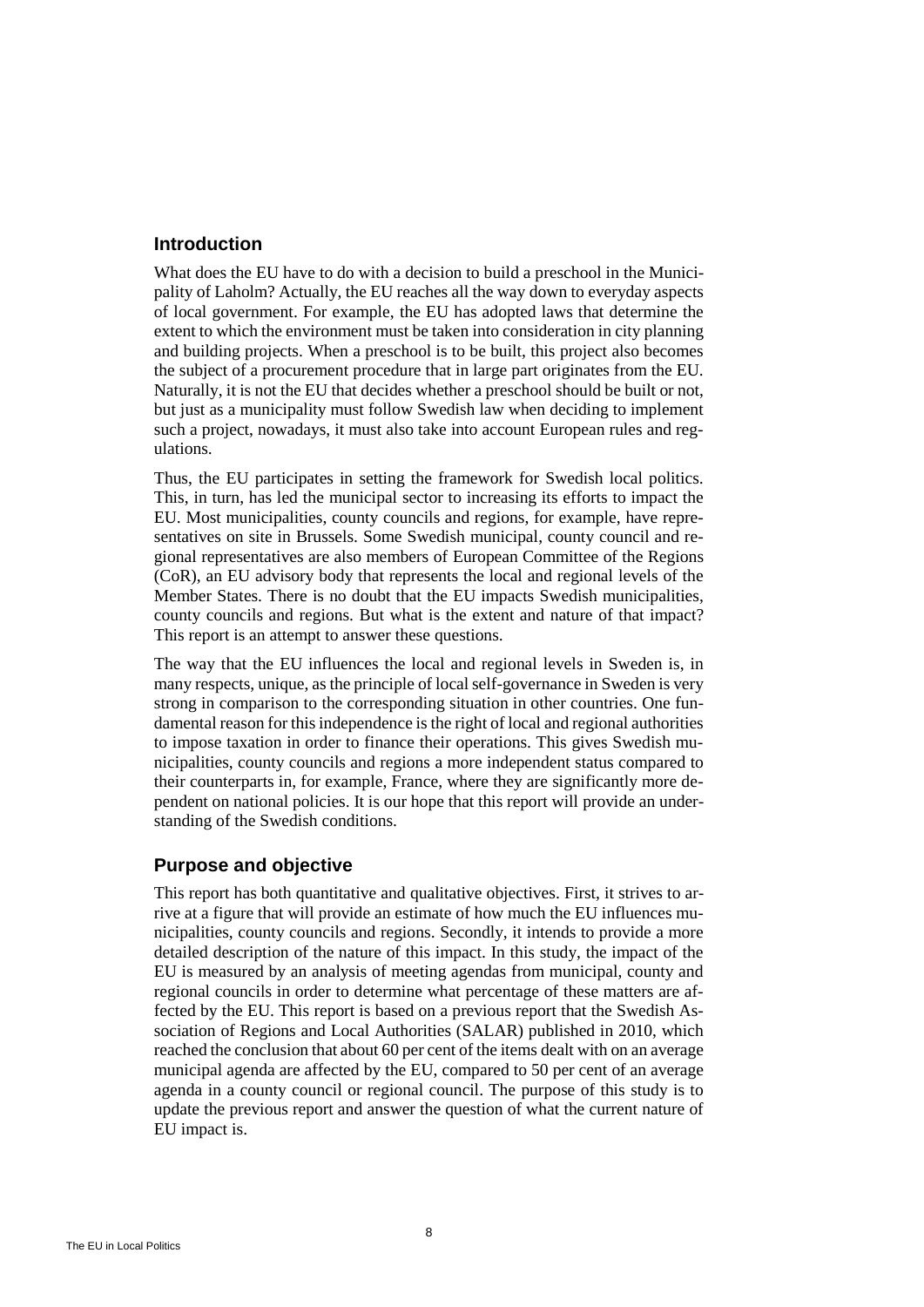We hope that this study can serve as a resource for those who wish to learn more about how the EU impacts local and regional level in Sweden. That said, however, it is beyond the scope of this study to estimate whether room for manoeuvring has increased or decreased on local and regional levels since Sweden entered the European Union in 1995.

# <span id="page-8-0"></span>**What does impact mean?**

The answer to the question of what percentage of the items on a council's agenda are impacted by the EU depends, to a great extent, on how the concept of impact is defined. Consequently, the following paragraph will explain how that concept has been used in this study.

The verb "to impact" means to have an effect on something or someone. Most often, impact is associated with a deviation from normal behaviour. In other words, a change. A clear form of impact is seen where one person has the power to make another person act in a manner that the latter person would not have independently chosen. One way to exert this kind of impact would be to enact binding laws. A more subtle form of impact is by using good arguments to convince people to act in a certain manner. This is much more difficult to measure but can have at least as much actual effect as a compulsory form of impact. Based on this discussion, there is good reason to conclude that impact is easy to describe from a theoretical point of view, but much more difficult to identify and measure in practice.

The purpose of this study is to create an overview of the intersection between the EU and the local and regional levels in Sweden. Consequently, we have chosen a broad definition of the concept of impact in order to include a variety of forms of impact in our analysis. We have divided impact into two categories – legislative impact and political impact<sup>1</sup>. Legislative impact is defined as the EU having the power to make decisions that are binding on the Member States. Political impact is more difficult to define, as it is intended to include "softer" forms of impact. One can conceive of a full range of different ways that the EU intentionally or unintentionally influences our opinions as to which political issues are important and how they should be handled. The agenda method, however, is not well-suited for the type of deeper analysis required in order to assess these forms of indirect impact.

The analysis in this study thus limits itself to a determination that on certain issues, the EU has an objective of influencing the policies of the Member States in certain directions. We leave it to future research to determine the extent to which these attempts by the EU have had an effect on municipalities and county councils. Political impact is thus defined as the non-binding decisions and action plans of the EU, more specifically, the opinions and recommendations of the Council and the Commission, as well as those areas included in the European Semester.

l

<sup>&</sup>lt;sup>1</sup> This distinction is inspired by the Swedish Agency for Public Management Report No. 2005:12

<sup>–</sup> The Impact of the EU on Municipalities and County Councils.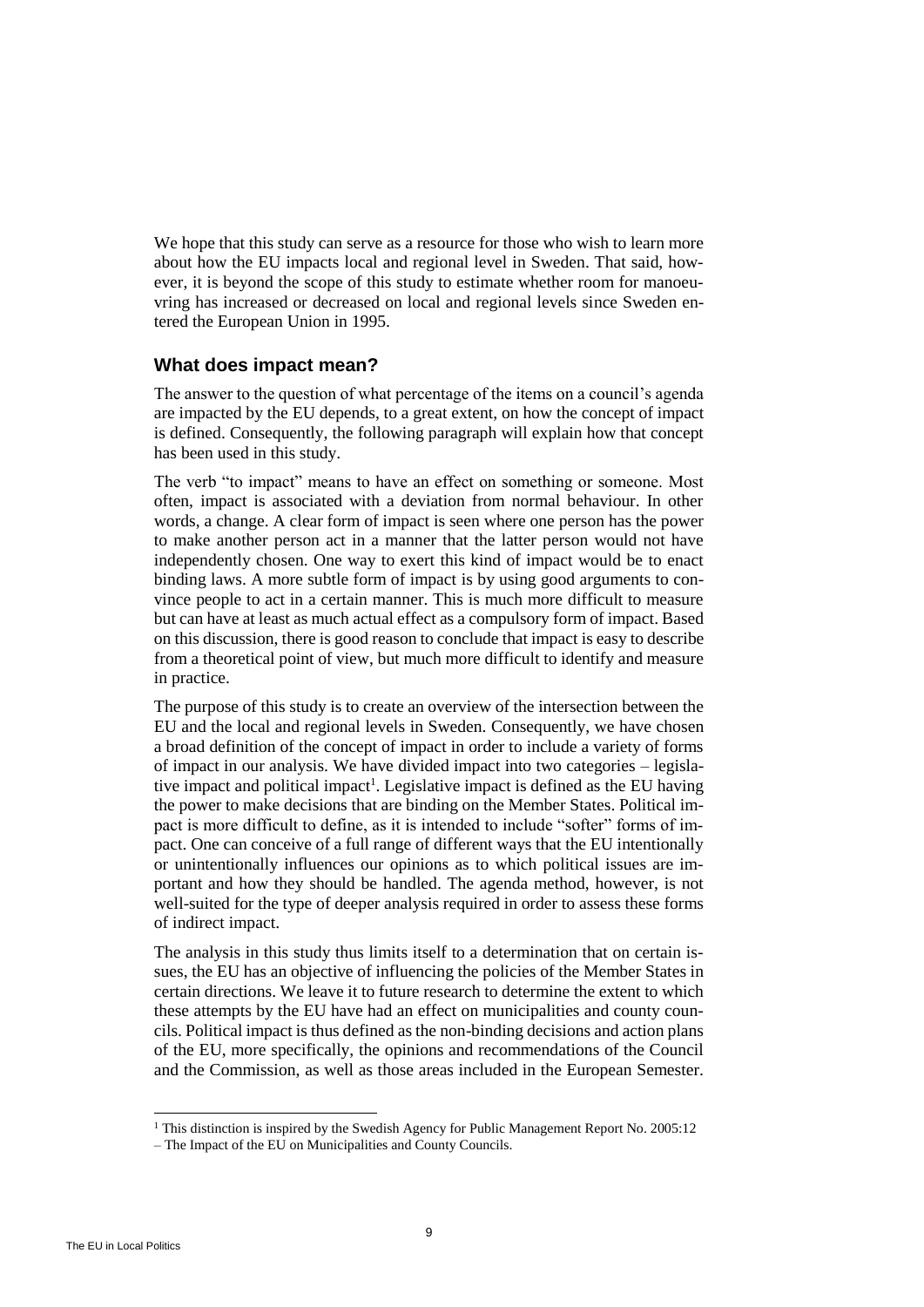This category also includes the impact that results from the EU providing resources for certain types of projects, which creates an incentive to move in a given direction.

The difference between legislative and political impact is not always easy to see, but their consequences differ in one important respect. When EU legislation is legally binding, municipal decisions that are in conflict with the legislation can be appealed to the general and administrative courts. In recent years, it has also become easier for individual members of the public and interest groups to appeal decisions. This is especially apparent in cases dealing with environmental law, but also with regard to competition law, where individuals have been given the opportunity to use legal action as a way of protesting against decisions.

Non-binding decisions do not have the same consequences. Local politicians can choose not to comply with recommendations, if they have not been adopted by the Swedish State. The EU usually adopts programmes and action plans that establish goals for national and local policies, and publishes reports that show the way in which Member States deviate from recommendations. This type of benchmarking can exert some pressure, but not as much as binding legislation does.

In summary, we can establish that although the EU has no power to decide what should be done in municipalities and county councils, sometimes EU legislation can limit the freedom of action of these entities. At the same time, the EU can offer various resources to municipalities and county councils when they pursue the goals recommended by the EU.

# <span id="page-9-0"></span>**Previous studies**

In order to be able to relate this analysis to the results of earlier studies, the following brief overview of previous research will be presented.

This study is an update of a previous study that SALAR published in 2010. The previous study used the same method and reached the result that about 60 per cent of the agenda items from municipal councils and 50 per cent of the agenda items from county and regional councils were impacted by EU's binding legislation and non-binding programmes.

Comparable studies have been carried out in other Nordic countries. A report by the Norwegian Institute for Urban and Regional Research in 2008<sup>2</sup> used the agenda method to study how the Norwegian county councils were influenced by the EEA Agreement. After having analysed agendas from 20 county councils, they found that 73 per cent of the issues on an average agenda were impacted by the EEA.

l

<sup>2</sup> NIBR Report 2008. Lojal iverksettning eller målrettet vevirkning? – Om kommunesektoren og EØS-avtalen.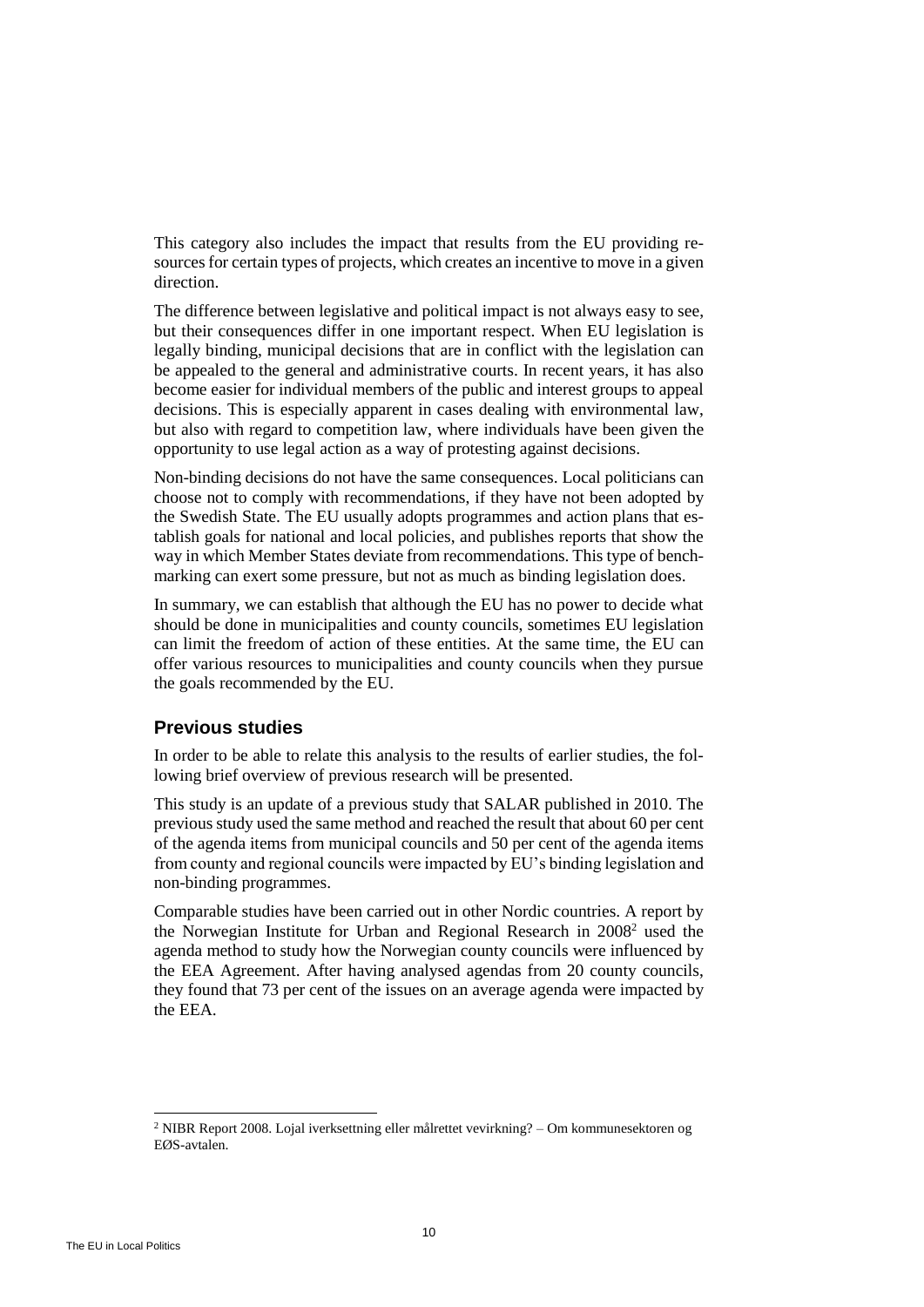In 2012, the Norwegian Ministry of Foreign Affairs published a government report on Norway's agreement with the EU, which contained an evaluation of Norway's "*Europeanization"* and the significance of EU in important political areas.<sup>3</sup> The report reached the conclusion that there were few areas in Norwegian society that were not directly or indirectly affected. The report was highly detailed but did not include any quantitative assessment of the impact of the EU.

The agenda method was used in two reports that were published in 2014 by the Danish Association of Local Authorities (KL) and the Association of Finnish Local and Regional Authorities, respectively. The Danish study<sup>4</sup> found that 427 of 907 agenda items (47 per cent) studied were impacted by the EU. Of the 907 items, 29 per cent displayed legislative impact, 14.5 per cent showed political impact and 3.5 showed both legislative and political impact. Amongst the items showing legislative impact, environmental legislation predominated (65 per cent of the items showing legislative impact dealt with environmental issues), whilst objectives relating to the area of climate and energy accounted for the largest share (31 per cent) of the items showing political impact. This study was based on 40 agendas from 10 Danish municipalities.

The Finnish report<sup>5</sup> analysed 10 agendas from 10 Finnish municipalities for meetings held in 2013. Of 171 agenda items, 91 (53 per cent) were considered to be influenced by the EU. Of these 91 agenda items, 60 per cent were considered to be "directly influenced" (corresponding to legislative impact), 23 per cent were "indirectly influenced" (corresponding to political impact) and 16 per cent were influenced by both Finnish and European objectives.

In 2012, the most extensive scientific study, up until then, intended to measure EU's impact on the national parliaments of nine countries, was published<sup>6</sup>. The study calculated the percentage of legislation that was influenced by the EU by counting legal text that contained an explicit reference to the EU. This method can be deemed to be more clear-cut than that used in this study. The study found significant differences in EU impact in various countries. In Finland, only 12 per cent of the laws were found to contain a reference to the EU, while in Austria, the corresponding number was 26 per cent. The study also found major differences when comparing the various policy areas. The EU influenced very few laws in the area of housing and social policy and in the area of education. The impact was significantly greater in the areas of agriculture, environmental policy and finance where more than 30 per cent of the legislation was found to be influenced by the EU. Sweden, however, was not one of the countries studied.

In 2006, journalist Christina Johannesson, published an article in a Swedish journal of political science, *Statsvetenskaplig tidskrift,* that showed that on average, 30 per cent of the laws passed by the Swedish parliament were influenced by the

 $\overline{\phantom{a}}$ 

<sup>3</sup> NOU 2012:2. Utenfor og innenfor, Norges avtaler med EU.

<sup>4</sup> KL Analyse 2014. EU's påvirkning af de danske kommuner.

<sup>5</sup> Kuntaliitto 2014. Soumen Kunnat ja EU: missä määrin EU vaikuttaa Kunties toimintaan?

<sup>&</sup>lt;sup>6</sup> Sylvain Brouard, Olivier Costa, Thomas König (pub). The Europeanization of Domestic Legislatures. The Empirical Implication of the Delors' Myth in Nine Countries. New York: Springer (2012).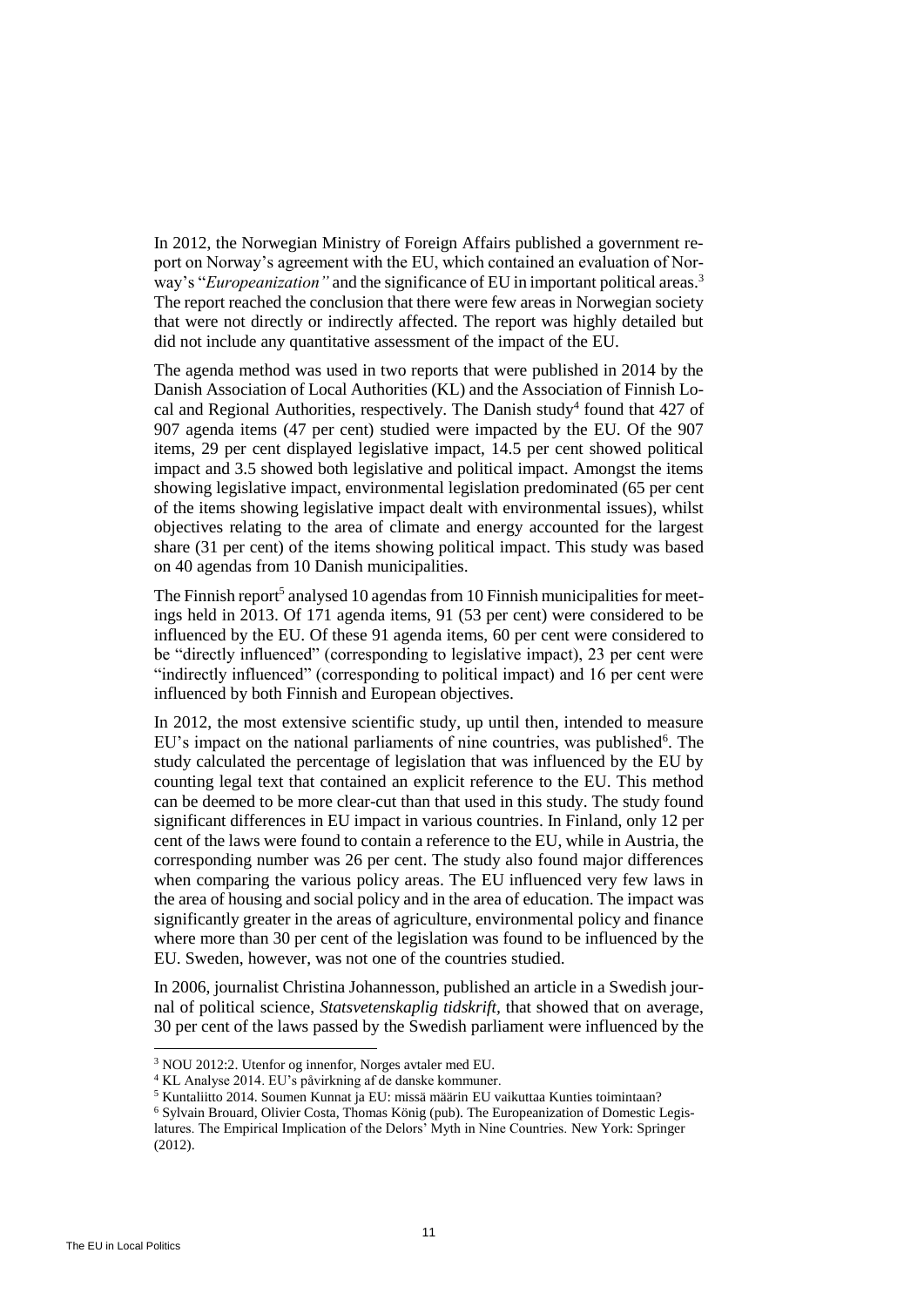EU<sup>7</sup> . Of these 30 per cent, 20 per cent of the laws were considered to be based on binding EU norms, whilst the remaining 10 per cent were influenced by nonbinding legal documents. These calculations were based on whether or not the government bills that preceded the various laws described the need for the proposed legislation by referring to the EU.

# <span id="page-11-0"></span>**Method and sample selection**

In order to provide a general picture of how the EU affects local and regional politics, it is important that the selection of agendas fairly represent Swedish municipalities, county councils and regions. For that reason, the agendas have been chosen based on SALAR's municipality group divisions, which sort municipalities into nine categories based on certain structural characteristics, such as population size and density, industrial structure and commuting patterns. The sample selection includes 44 of 290 municipalities. In the case of county councils, two of the seven county councils have been chosen by random selection. Six of the 13 rather newly formed regions have been included but are analysed together with the county councils. One agenda from the period between May 2016 and April 2017 has been chosen from each municipality, county council or region, evenly distributed throughout the year.

The 290 municipal councils meet, on average, nine times a year. This means that in Sweden, there are about 2,500 municipal council meetings annually. The sample selected thus represents about two per cent of the agendas. The percentage of county and regional council agendas that the sample represents is slightly larger. The 20 county councils and regional councils meet, on average, six time a year. The agendas included in the analyses thus account for five per cent of all the agendas.

Certain types of agenda items have not been included in the analysis. These are items dealing with information to the council, elections to various posts, as well as routine matters such as roll calls, adjustment of minutes or decisions about scheduling meetings. Including these would give a misleading estimate of how much the work of municipalities and county councils is influenced by the EU. For this reason, the analysis has therefore focused on decisions, motions, question time, and citizens' initiatives. A total of 691 agenda items are included in the analysis on the municipal level and 138 items on the county council and regional level.

The agenda items have been assessed based on whether they are influenced by the EU, regardless of whether the EU is explicitly mentioned or not. This means that the results will show a greater impact than what the studies that only focus on actual references do. If a connection is found between an agenda item and legislation or a programme on the European level, a further classification will be made regarding whether the impact is legislative or political. Reference is made

l

<sup>7</sup> Christina Johannesson, EU:s inflytande över lagstiftning i Sveriges riksdag, Statsvetenskaplig tidskrift Vol. 107, No. 1 (2005).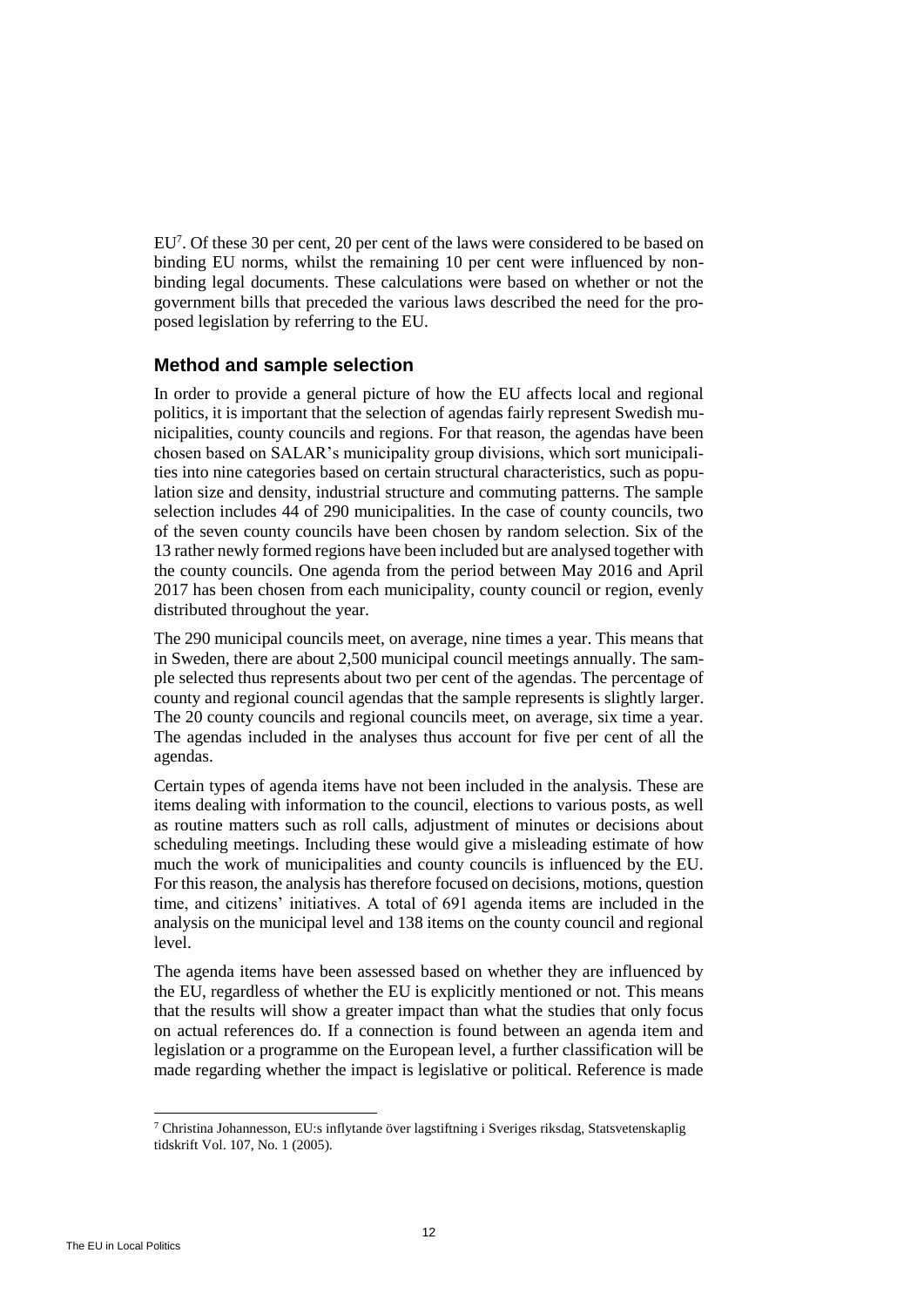to the source of the impact, most commonly in the form of a legal or other document in which the position of the EU is described. These references should therefore not be viewed as an exhaustive description of how the EU exerts impact, as there are often many documents that relate to a single matter. The following is an example of how the agendas have been assessed.

| Municipality | Date                 | Nature of item                                                      | Legislative<br>impact | Political<br>impact | Formofimpact                                                           |
|--------------|----------------------|---------------------------------------------------------------------|-----------------------|---------------------|------------------------------------------------------------------------|
| Solna        | 27 March<br>2017     | Measurement stations for<br>particulate matter con-<br>centration   | $\mathsf{X}$          |                     | FU Directive on Ambi-<br>ent Air Quality and<br>Cleaner Air for Europe |
| Mjölby       | 21 March<br>2017     | Reporting of individual<br>barriers in the public<br>space          |                       | X                   | EU Handicap<br>Strategy 2010-<br>2012                                  |
| Stenungsund  | 19 September<br>2016 | New fee invoicing model<br>for Planning and Building<br>Permit fees |                       |                     |                                                                        |

TABLE 1. Example of how agendas are assessed

The agenda item from the Solna Municipal Council relates to measuring stations for particulate matter concentration in the air, which is influenced by the EU Directive on Ambient Air Quality and Cleaner Air for Europe. This directive includes binding criteria for the number of measurement stations and their placement. If a municipality fails to build the correct number of stations, or if the stations are in the wrong places, the municipality can find itself in court. In cases where the measurement shows that the particulate matter concentration exceeds the limit set, the municipality is required to take action. If no adequate action is taken, the municipality can again be taken to court. This happened in the case of Stockholm, for example, regarding an excessive particulate matter concentration on Hornsgatan Street.

The Liberal Party in the Municipality of Mjölby filed a motion regarding the reporting of individual barriers in public spaces. The EU had adopted the European Disability Strategy 2010-2020, which promotes access to goods, services and assistive devices for persons with functional disabilities. In this context, the European Commission also sought to improve information about barriers for societal integration of persons with functional disabilities. The motion in Mjölby was influenced by these initiatives, but there are no sanctions imposed if the Municipality of Mjölby decides not to take part in the study.

With regards to the introduction of a new invoicing model for Planning and Building Permit Fees in the Municipality of Stenungssund, there are no documents on the EU level that would impact the decision.

The agenda method exhibits certain flaws as an instrument for measuring the impact of the EU. Firstly, the method does not provide a description of all the ways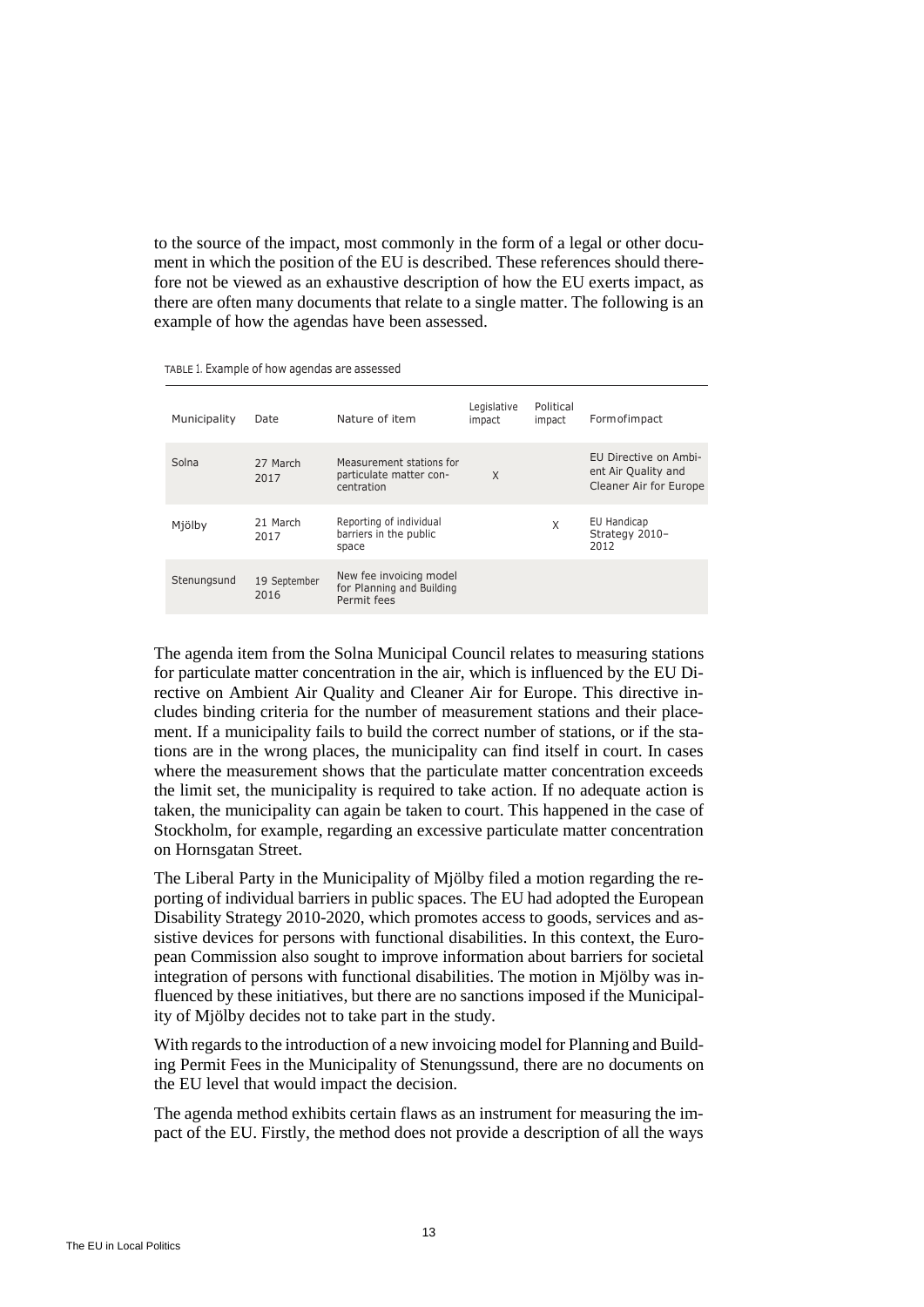that the EU can impact the municipal sector. There are municipal activities that do not come before the municipal council, but instead are dealt with in municipal committees and administrations. One example is labour law issues, which is an area where the EU has a great deal of impact on municipalities and county councils in their role as employers, but evidence of this does not appear amongst the agenda items. Secondly, this method does not take into consideration the divergent level of importance of the various issues. Thus, a motion to stop importing chicken from Thailand has the same effect on the results as a decision to build a road or a residential tract. Thirdly, the results of the analysis are largely dependent on how the concept of "impact" is defined.

The method is thus subject to a certain degree of uncertainty and subjectivity. The interpretation of which agenda items should be deemed as impacted can vary amongst various experts' opinions. In this report, the concept of "impact" has been used cautiously. Only those agenda items that show a connection to a document on the EU level are considered as being impacted. For example, the agenda item from the Stenungsund Municipal Council dealt with a motion for the measurement of traces of narcotics in wastewater. Directive 91/271/EC concerning urban waste-water treatment does not contain any reference values for narcotics, but as the Directive governs the entire area, the item was considered to show legislative impact. On the other hand, an agenda item from the Kumla Municipal Council that dealt with an interim report on water and sewage was not considered as being impacted, as the item was only about the report. In addition, for example, a citizen's initiative regarding the felling of trees and thinning of ground vegetation in a local forest was not considered as influenced, even though there is an EU forest strategy that contains recommendations for sustainable forest management. This determination was made because the connection to this document was negligible, and the initiative related to a very limited area.

The flaws in the method have been weighed against its advantages, such as the fact that the method provides a current and easily accessible overview of the issues that municipalities, county councils and regions work with, for which a quantitative estimate works well. In addition, as this method has formed the basis for previous research, it lends itself to a comparative perspective.

The following section describes the impact of the EU, first discussed according to the two overarching categories of legislative and political impact, and then by subject area. The description will address the most common issues that arose during the analysis of the agenda items, but due to space constraints, it will not address the more rare instances of impact.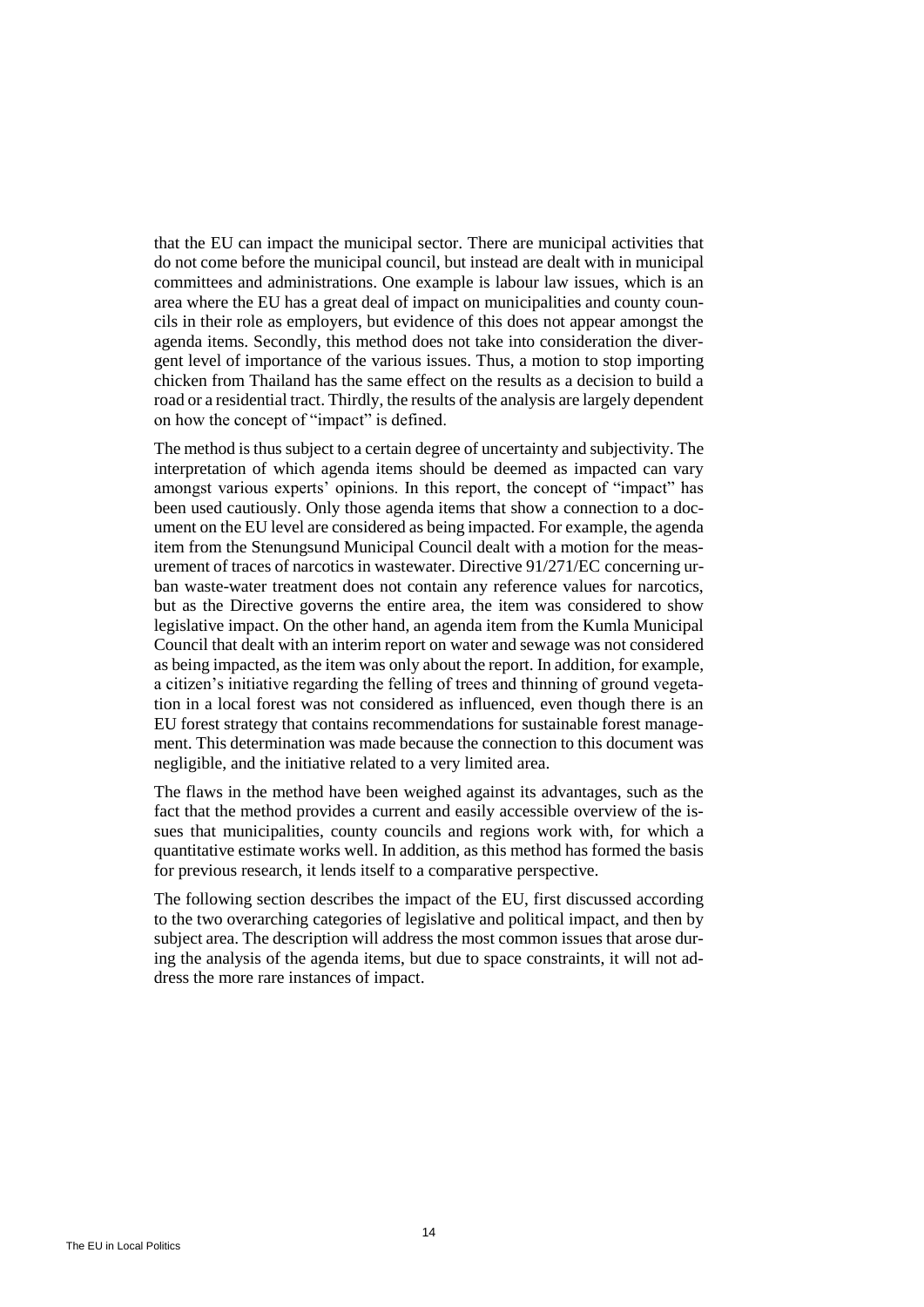## <span id="page-14-0"></span>**Results**

This study examines how the EU impacts Swedish municipalities, county councils and regions. In answer to the question of how large a percentage of the items on the agendas of the councils are influenced by the EU, the study found that somewhat less than half are, in the case of municipalities, and somewhat more than half are in the case of the county and regional councils.

The results of the quantitative analysis are based on a calculation of the percentage of issues on the agendas that are influenced by the EU. There was an explicit reference to the EU only in the following five agenda items: in Gothenburg Municipal Council, in a motion to increase the visibility of EU membership in the city; in Alingsås Municipal Council, in a motion about water quality in lakes and watercourses; twice in Luleå Municipal Council – first, in a declaration of intent to expand Luleå Harbour, which is part of the European TEN-T Network, and secondly, in a motion regarding an offer of bicycles as employment benefits, which was supported by a reference to the fact that the Municipality of Luleå has joined the EU Covenant of Mayors for Climate and Energy. Finally, the EU was expressly mentioned in a decision regarding the abrogation of a building plan in the Municipality of Tierp, in response to the plan having been opposed in an appeal because it violated EU environmental law. The fact that there were so few explicit references to the EU shows that a non-quantitative assessment of agenda items is a more appropriate method for measuring the impact of EU on local politics in Sweden.

The results of the quantitative assessment of agenda items differs between municipal councils, on one hand, and county and regional councils, on the other. The analysis of the 691 agenda items from 44 municipal councils shows that about 22 per cent of the items are impacted by binding EU legislation (151 items). The various non-binding EU action plans and programmes impact 25 per cent of the items (172 items). In total, EU impacts 47 per cent, in other words, just under half of all items on municipal council agendas (323 of 691).



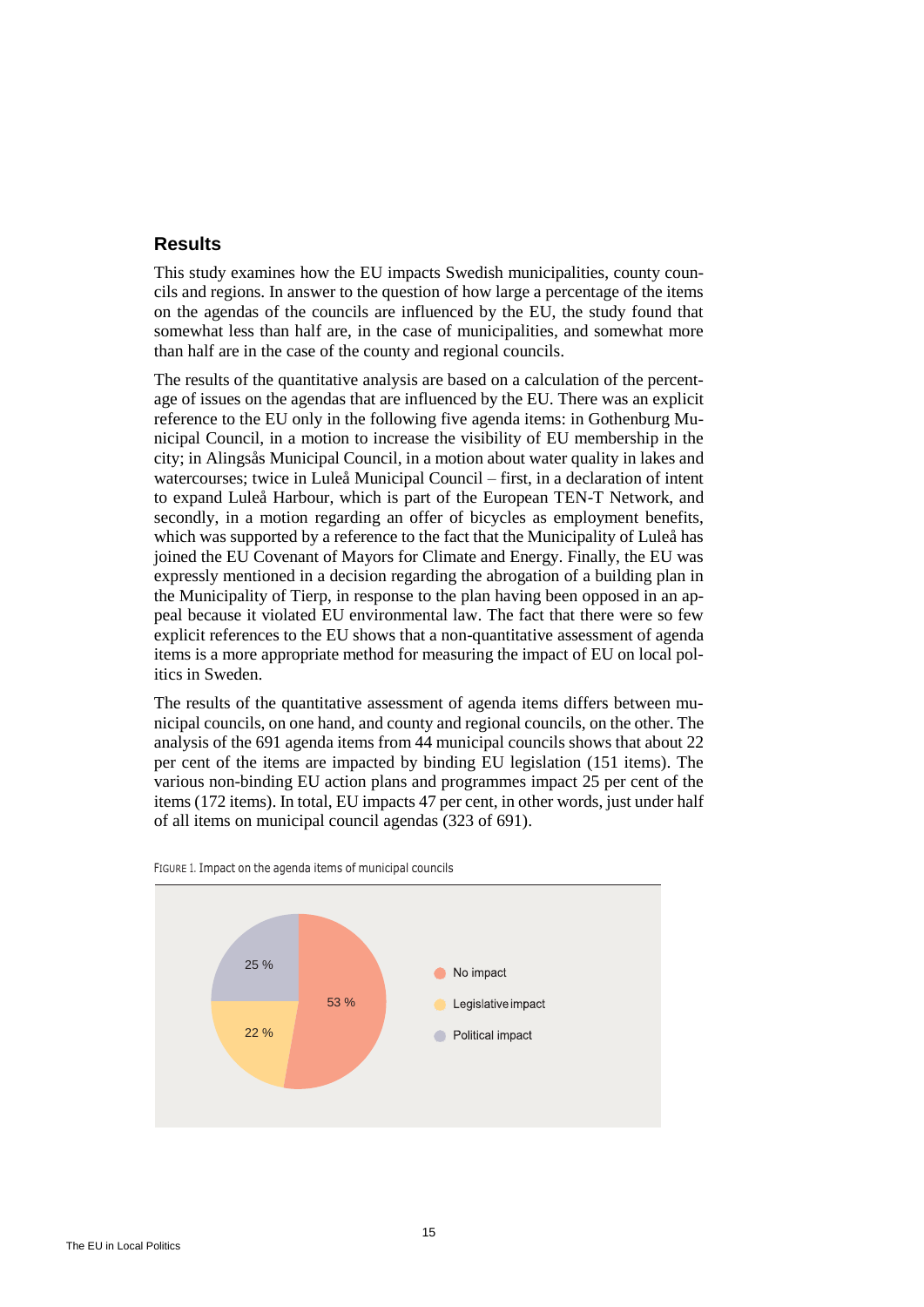The impact appears somewhat different when we view categories of municipalities separately. The difference between legislative impact and political impact is greatest in those municipalities that belong to Group A, which consists of the major cities and their adjacent municipalities. Of the 165 agenda items that belong to this category, 38 are impacted by binding EU legislation (23 per cent), whilst 54 (32 per cent) are impacted by non-binding documents. In total, EU impact in the major cities is about 55 per cent (92 of 165 items). The impact on municipalities that belong to Group B (large towns and their adjacent municipalities) and Group C (smaller towns and rural municipalities) is somewhat less and more even. Legislative impact in these groups has been calculated to be 22 per cent (55 of 264 items in Group B, and 58 of 262 in Group C), whilst non-binding documents impacted between 21 and 24 per cent of the agenda items (63 of 264 in Group B, and 55 of 262 in Group C).

In all groups of municipalities, EU competition legislation (in total, 106 of 691 agenda items) and environmental legislation (30 of 691) accounted for the large areas of legislative impact. Amongst non-binding programmes and action plans, non-binding climate objectives and environmental action plans (41 of 691 agenda items), EU budgetary rules (37 of 691 agenda items) and healthcare action plans (28 of 691) show the most political impact on the municipal level.







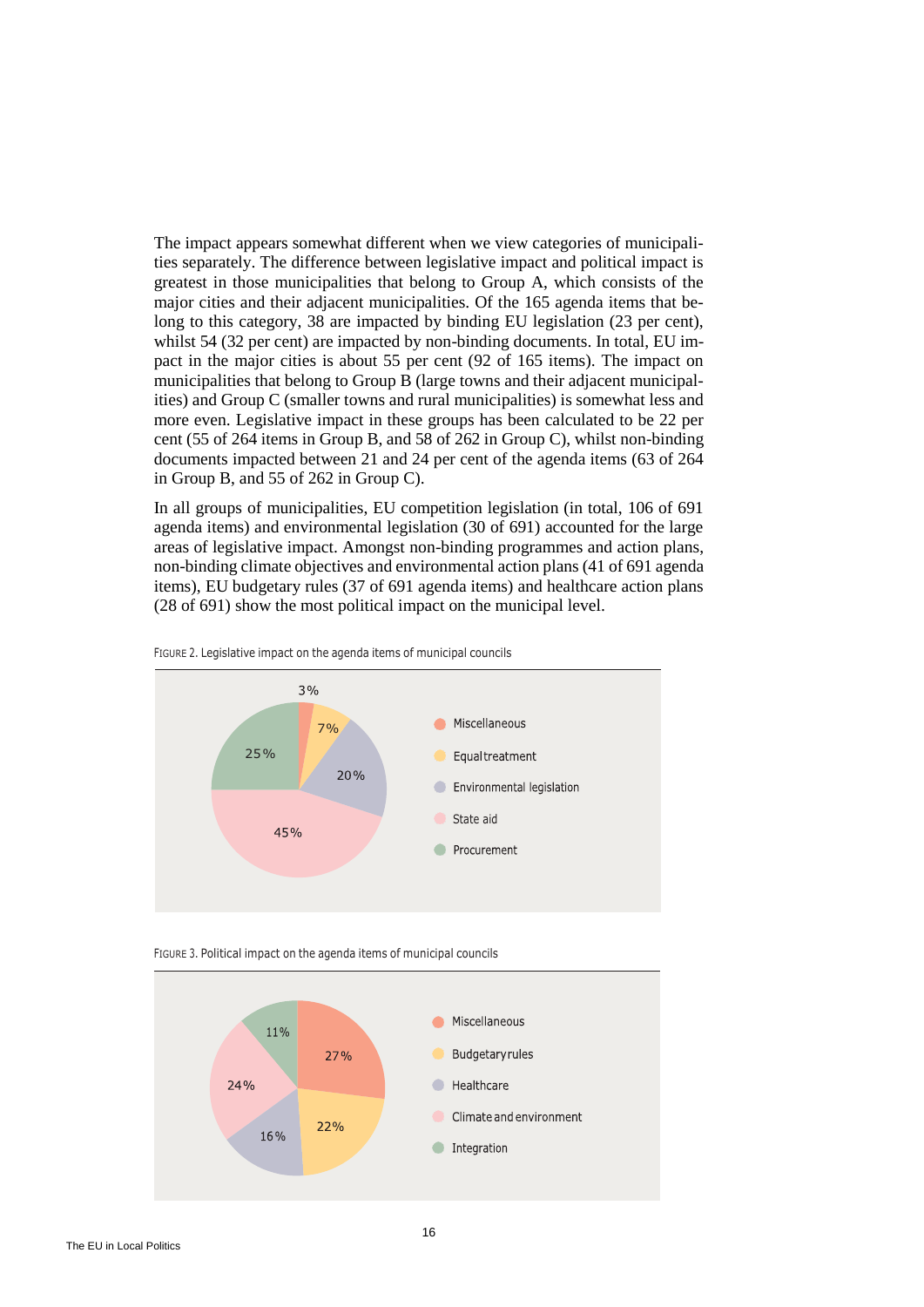In the case of county and regional councils, the results are different. The analysis of four agendas from regional councils and two agendas from county councils containing a total of 138 agenda items show that only 11 per cent (16 of 138) indicate EU legislative impact, which almost entirely relate to competition legislation. The political impact of the EU is significantly greater and is calculated as affecting 46 per cent of the agenda items (63 of 138). One explanation for this difference is that municipalities, county councils and regions have different functions and therefore are influenced to differing extents. Most of the agenda items from county and regional councils related to healthcare, which is a substantive area in which there are action plans on the EU level. All of these items have therefore been deemed to show political impact, although this impact can be somewhat peripheral. According to this interpretation, EU measures taken in the area of healthcare impacted about 30 per cent of agenda items (42 of 138) from county and regional councils. Further research is required to determine if this had effects on individual county councils and regions. Another method of analysis could thus provide a different estimate of EU impact.





How does this result relate to SALAR's previous report and the studies from the other Nordic countries? In 2010, SALAR issued an estimate that about 60 per cent of the matters that were dealt with on an average municipal council's agenda were impacted by the EU, as compared with 50 per cent of the average agenda on the county council or regional level. This report also found an even distribution between legislative and political impact. The present results shows somewhat less impact on the municipal level and a slightly greater impact on the county council and regional level. This should not necessarily be interpreted as a significant change in the impact of the EU on Swedish municipalities, county councils and regions. These differences can, in part, be the results of the uncertainty inherent in the agenda method. The analyses were done by different experts, and the subjectivity of the method can make certain discrepancies in interpretation unavoidable. On the other hand, differences can arise from a change in the types of mat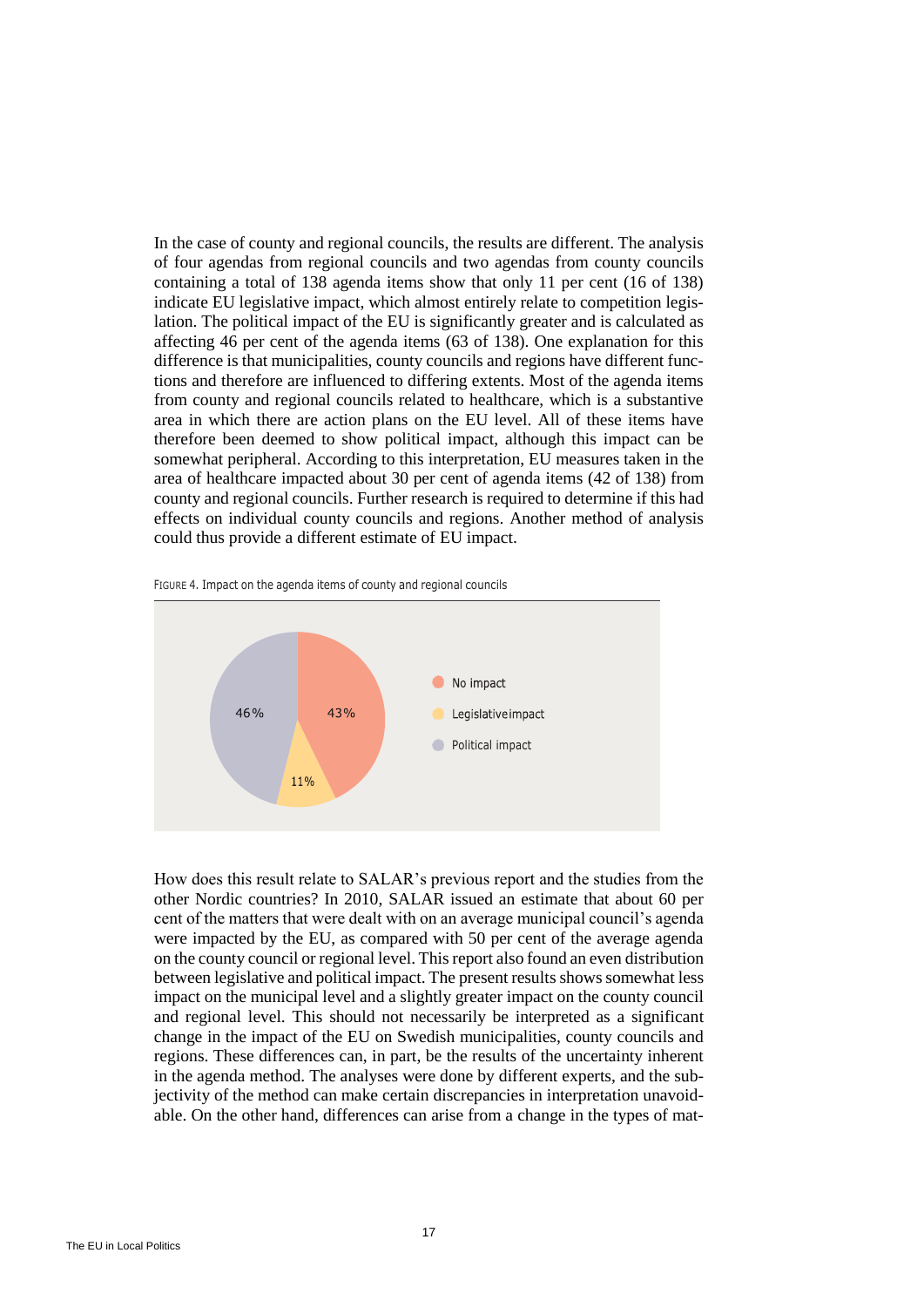ters that municipalities, county councils and regions deal with today, in comparison to 2010. Although there have not been especially many new laws introduced since 2010, the introduction of the European Semester has led to the Commission communicating more precise recommendations to the Member States regarding the fulfilment of the Development Goals of the Europe 2020 Strategy. In particular, the monitoring of the budget balance and debt ratios has become more stringent. Most of the differences in the results are, however, due either to changes in the type of matters found on municipal and regional agendas. For example, one explanation of the smaller percentage of legislative impact, especially on the county council and regional levels is that there are significantly fewer agenda items today than in 2010 that deal with the introduction of systems to promote freedom of choice in healthcare and social services. All of these types of decisions had been influenced by EU competition legislation. The present study also found that there were very few items that dealt with the areas reported in the previous report, such as food protection, auditing of municipal corporations, employment, education, information technology and regional development. This may seem somewhat surprising and additional research will be necessary in order to determine whether these issues are of less importance in the work of municipalities today than in 2010.

A comparison with the other Nordic countries is a little more difficult, as Danish, Finnish and Norwegian municipalities have areas of responsibility that are different from those of Swedish municipalities. Generally, this report shows that the impact of the EU on Swedish municipalities is at about the same level as the impact of the EU on Danish and Finnish municipalities, even though the substantive areas may differ. The fact that the Norwegian report shows significantly greater impact may seem odd. The EEA Agreement admittedly contains large parts of some EU provisions, but not all of them. After having read the working documents associated with the report, we have reached the conclusion that the higher figure is a result of, not only the differences in the substantive areas, but also due to the fact that the authors of the Norwegian study had used a broader definition of the concept of *impact* in their analytical efforts than that which SALAR had used.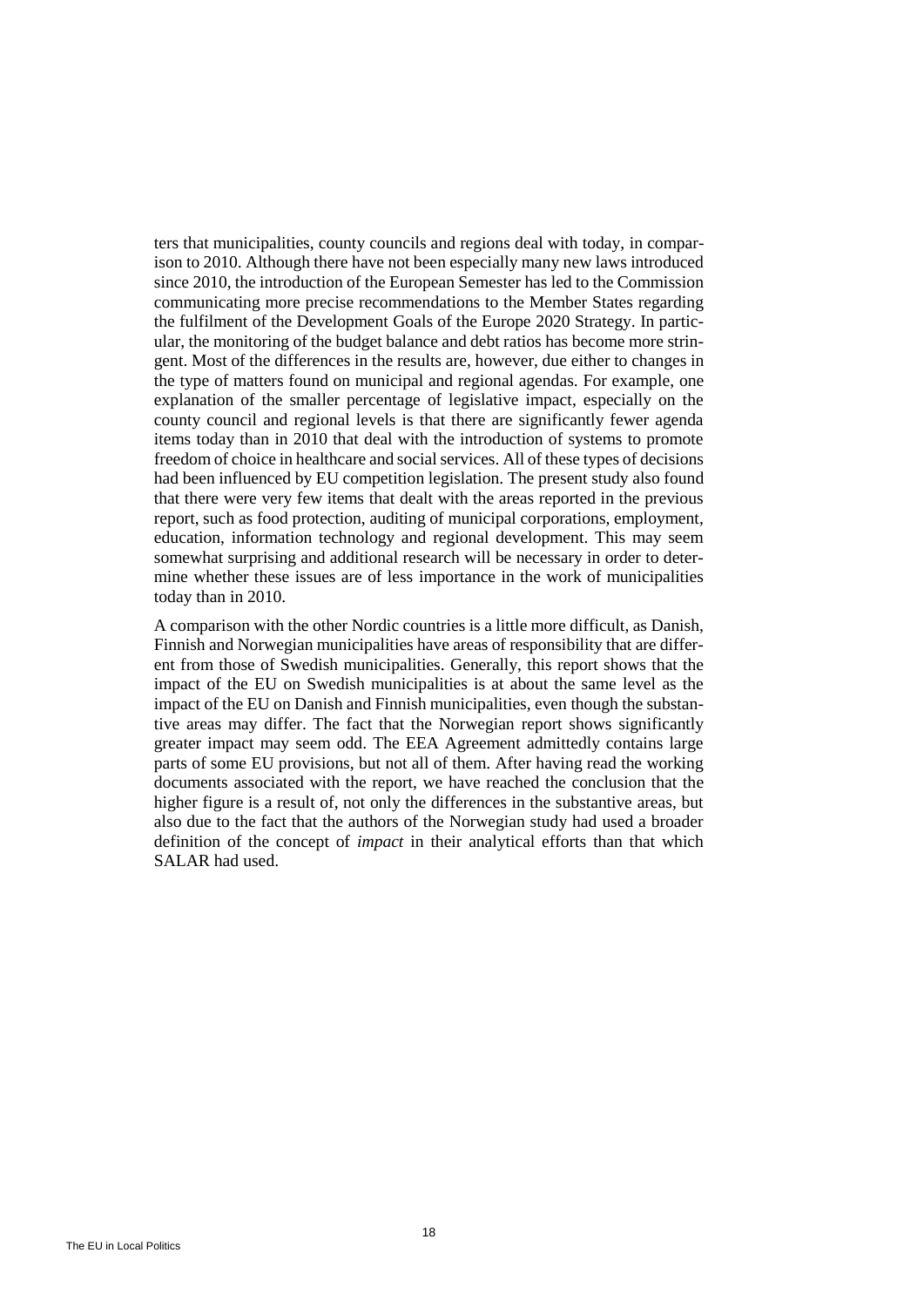# <span id="page-18-0"></span>**EU instruments**

In the description of the results of the study, references are made to various instruments available to the EU for influencing the policies of the various Member States. In order to make it easier to understand the arguments and rationale set out here, two such instruments will be explained in greater detail in this section. These are binding laws, rules and regulations and the Europe 2020 Strategy in connection to the European Semester.

### **Binding legislation**

Everything that the EU decides must have support in the treaties that specify the kind of issues that the Member States have agreed should be elevated to the level of European cooperation. There are two main treaties, the Treaty on the European Union (TEU) and the Treaty on the Functioning of the European Union (TFEU). These indicate, *inter alia,* how the EU institutions are meant to function and how the decision-making process should work.

Based on these treaties, the EU has the power to adopt binding legislation in the form of Regulations and Directives. Regulations enter into force immediately throughout the Union, whilst Directives state what objectives are to be achieved, but leave it to the Member States to decide the details of how the Directive is to be implemented. If there is a difference of opinion as to how the laws are to be interpreted, it is the European Court of Justice that decides, and in certain cases, is empowered to invalidate national laws and administrative acts that violate EU provisions. Because Regulations and Directives are supplemented by the decisions of the court, the European body of laws grows, in part, from court decisions.

In a large number of policy areas, *both* the EU and the Member States have the right to make decisions. The level at which the decisions are to be made will then be decided on a case-to-case basis, using what is known as the *subsidiarity principle.* This means that the decision should be made as close to the citizens as possible, and that if a decision is made on the EU level, there must be a justification why doing so is more efficient than formulating the decision by means of a national measure. The Member States are entitled to protest if they feel that a proposal violates the subsidiarity principle, and can thereby prevent the EU from legislating on the issue in question. This does not only apply to the national level, but also to lower levels if the Member States feel that local or regional bodies should be the ones to make a decision on that issue.

When the EU makes a binding decision, the process generally follows what is known as the "ordinary legislative procedure", which means that the European Commission presents the proposed legislation and the European Parliament, together with the Council, votes on it. The Council can approve the legislation by a qualified majority, but in most cases, unanimity is required. This means that the Swedish Government is usually responsible for legislation that "comes from Brussels".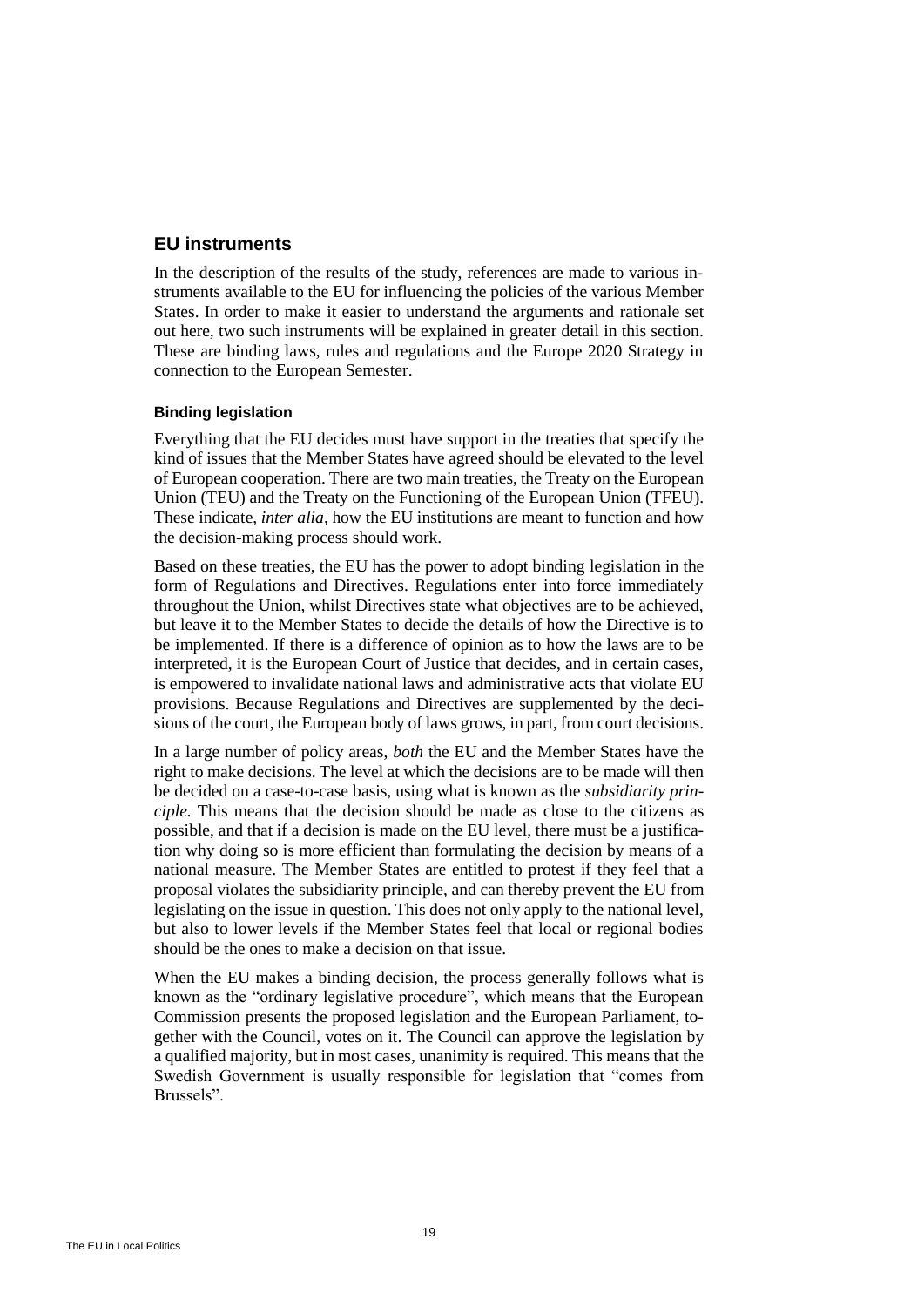#### **The Europe 2020 Strategy and the European Semester**

In addition to binding legislation, the EU also issues various forms of non-binding legal instruments. The Commission issues communications that are non-binding on the Member States, but nevertheless have a certain persuasive authority as they represent the Commission's view on an issue. Other examples are the Commission's green and white papers, which are two forms of documents intended to stimulate discussion and can be seen as guidelines for later action programmes or possibly, subsequent legislation.

In addition to working with individual substantive areas, EU adopts more longterm strategies and action plans that set overarching objectives for cooperation. The central strategy of the EU, *Europe 2020 – A strategy for smart, sustainable and inclusive growth,* focuses on recovery from the financial crisis and ensuring that the Union is better prepared to handle similar crises in the future, by dealing with structural weaknesses. The key undertakings relate to investments and other efforts in education and innovation, a sustainable economy, a high level of employment and reduced poverty, as well as measures to combat climate change.

The Europe 2020 Strategy expressly identifies local and regional authorities as important partners in cooperative efforts to achieve the objectives of the Strategy. The areas covered by the Europe 2020 Strategy mostly concern areas where the treaties provide that the EU must respect the right of the Member States to selfdetermination, and must take into account areas where the EU is not empowered to legislate. The EU faces this challenge by setting joint objectives and then offering a framework for sharing information and good examples amongst the Member States.

The efforts of the Member States to realize the objectives are reported on a regular basis. The expectation is that this voluntary sharing of ideas will lead to a harmonization of the policies of the Member States, by encouraging a consensus with regard to policy issues. In recent years, the EU has transferred many of the substantive areas of the Europe 2020 Strategy to the European Semester, previously dealt with by what was known as the "open coordination method". The European Semester originates from the financial crisis that the EU has undergone since 2010 and was first conceived as a strategy to improve the central monitoring of the budget processes and economic reforms of the Member States. Since then, the European Semester has become the pre-eminent mechanism for coordinating various development objectives that cannot be proposed as binding legislation.

The European Semester begins with the Member States submitting annual *national reform programmes.* There they set out in detail their plans for achieving the goals of the Europe 2020 Strategy. The Commission then examines these plans and sends back what is known as *country-specific recommendations* regarding the measures that each country should take during the ensuing twelve months. These recommendations are non-binding, but have a certain persuasive authority, as they have been approved by the Council of the European Union, the highest political decision-making body of the EU.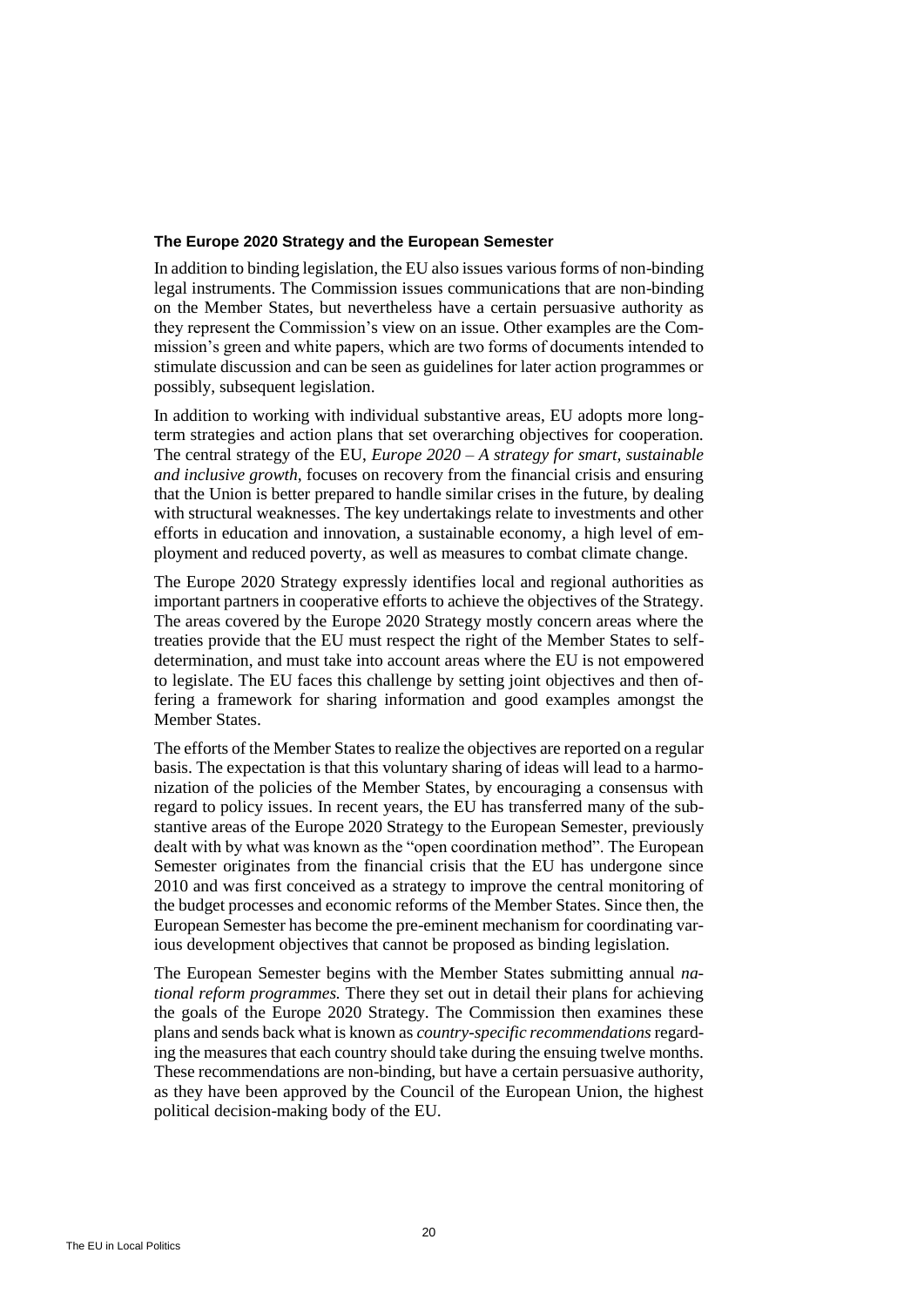The municipalities are influenced, in turn, by the national reform plan and the objectives that are established on the national and the EU level. Like many Member States, Sweden also has national and regional objectives with clear connections to the EU 2020 Strategy. The Government's strategy for sustainable regional growth and attractiveness 2015-2020 is based on the objectives of Europe 2020.

The forum that is associated with this strategy enables a sharing of responsibility for the implementation of regional growth policy between the regional and national levels. Many of the municipalities, county councils and regions of Sweden have integrated the objectives of the Europe 2020 Strategy with their development strategies, operational plans and annual budgets. In 2013, SALAR published an overview of the Europe 2020 Strategy's regional support, which showed that regions use the objectives of the Strategy as a kind of spur, frame of reference and benchmark<sup>8</sup>. Municipalities, county councils and regions can benefit for the knowledge platform and the sharing of good examples that takes place, as well as of the resources that the European Structural and Investment Funds make available for the financing of development projects. In order to obtain support from EU funds and programmes, the regional projects must contribute to achieving the objectives<sup>9</sup>.

 $\overline{a}$ 

<sup>8</sup> SALAR 2013. Europa 2020 – strategins regionala förankring.

<sup>9</sup> SALAR 2015. EU:s fonder och program 2014-2020. En snabbguide för kommuner, landsting och regioner.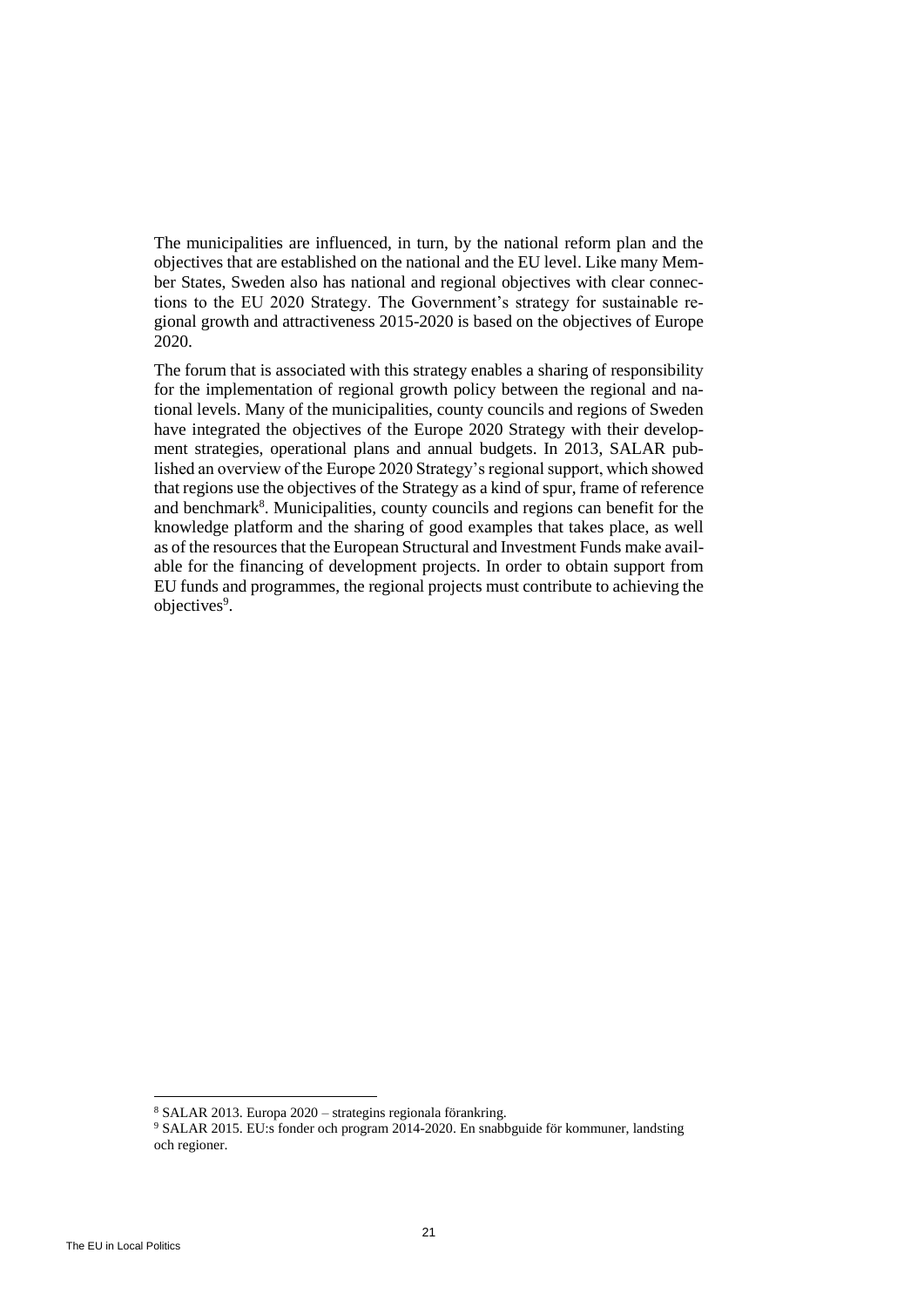# <span id="page-21-0"></span>**Legislative impact**

This section describes the issues on the councils' agendas that are impacted by the EU through binding legislation in the form of Regulations and Directives. The main substantive areas involved are EU competition legislation, environmental law and equal treatment.

### **EU competition legislation**

EU competition legislation exerts significant impact on local politics in Sweden. In the analysis, 106 of 691 agenda items from municipal councils and 14 of 138 agenda items from county and regional council were impacted by these laws. The EU's primary task is to maintain an internal market with free movement of goods, persons, services and capital. In order to create this kind of mobility, measures are needed to ensure that businesses and employees can compete on equal terms regardless of the Member State from which they come. This influences the public sector by rules that prohibit special treatment of individual companies, which would lead to unfair competition. The rules for public procurement and government aid have their greatest effect on how municipalities, county councils and regions conduct their activities.

Although the EU's competition legislation influences a great many matters, it does not impact everything. Certain services that the public sector offers are of fundamental importance to the functioning of society and the welfare of the citizens. These include healthcare, public transport, waste collection and disposal. In the context of EU law, these are called public services and occupy a special position with regard to the competition rules of the EU.

An important distinction is made between services of general economic interest and services of general non-economic interest, with the latter partially deemed beyond the application of EU competition rules. Examples of non-economic services in which the EU has little or no jurisdiction are the police force, the judicial system and the social insurance system. In 2011, the EU adopted the Quality Framework for Services of General Interest in Europe<sup>10</sup> and updated rules regarding State aid and public procurement, but what is still missing is a clear definition of what is considered an economic interest. It is often the European Court of Justice that decides this on a case-to-case basis. Examples of substantive areas that have been deemed to belong to the economic category are transportation, energy and communications. The negotiations as to which activities belong to which group of services is a crucial issue for EU cooperation as it sets limits for the issues about which the EU is entitled to make decisions. The future development of this issue will have a major effect on how the Member States and their local and regional bodies will be able to operate their activities.

 $\overline{a}$ <sup>10</sup> COM (2011) 900 Message from the Commission to the European Parliament, the Council, European Economic and Socials Committee. A Quality Framework for Services of General Interest in Europe.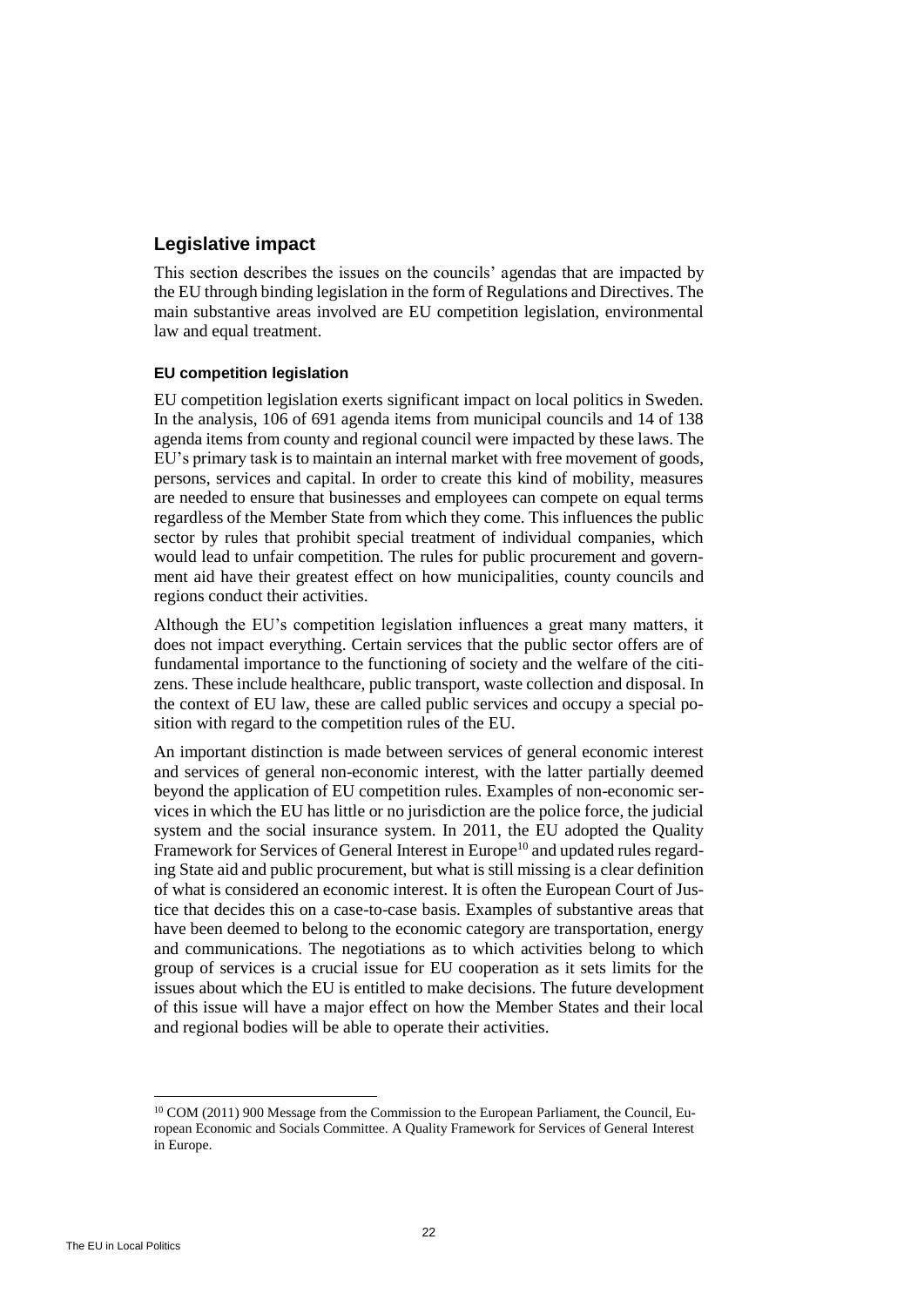#### **State aid rules**

The EU prohibits Member States from providing financial aid to certain businesses or to production that leads to a distortion of competition on the market. Article 107 of the Treaty on the Functioning of the European Union provides that:

*Save as otherwise provided in the Treaties, any aid granted by a Member State or through State resources in any form whatsoever which distorts or threatens to distort competition by favouring certain undertakings or the production of certain goods shall, in so far as it affects trade between Member States, be deemed incompatible with the internal market.*

No exact definition of what is considered State aid is included in the Treaties, but there are many forms of measures, such as, for example, direct State aid, subsidized loans, tax relief or the offering of goods and services for an advantageous price. What is a distortion of competition large enough to affect trade amongst the Member States is also not specified in detail, but as a general rule, all selective support to a business with competition is deemed to potentially distort competition as free trade in goods and services should prevail throughout the Union. At the same time, a great many exceptions have been made from this general rule in cases of aid that EU considers to be consistent with the internal market, for example, certain forms of aid to research and development, environmental protection, broadband or aid to local infrastructure<sup>11</sup>.

The State aid rules do not merely deal with aid using state funds, but also include aid from local and regional public sector bodies. This means that Swedish municipalities and county councils must abide by these rules in their operations. The State aid rules can apply in many other situations but in the analysis of agenda items, there are mainly two types of issues that are relevant. These are the purchase and sale of real property and acting as a guarantor. In total, the EU rules regarding State aid impacted 68 of 691 agenda items from municipal councils, but only 5 of 138 items from county and regional councils.

Many agendas contained items regarding the purchase and sale of real estate by municipalities and county councils. This activity can be deemed to be impermissible State aid if the price is not one that reflects market value. In other words, if a municipality or a county council favours a business by paying more for a property or by selling it for less than the price that would have resulted from free bidding. Municipalities and county councils should therefore make an advance determination in all sales or purchases of land and buildings as to whether the EU State aid rules apply.

 $\overline{a}$ 

<sup>&</sup>lt;sup>11</sup> Commission Regulation (EU) No 651/2014 of 17 June 2014 declaring certain categories of aid compatible with the internal market in application of Articles 107 and 108 of the Treaty 651/2014; Council Regulation (EU) *2015/1588* [of 13 July 2015 on the application of Articles 107](https://eur-lex.europa.eu/legal-content/AUTO/?uri=CELEX:32015R1588&qid=1549253308927&rid=1)  [and 108 of the Treaty on the Functioning of the European Union to certain categories of horizon](https://eur-lex.europa.eu/legal-content/AUTO/?uri=CELEX:32015R1588&qid=1549253308927&rid=1)[tal State aid.](https://eur-lex.europa.eu/legal-content/AUTO/?uri=CELEX:32015R1588&qid=1549253308927&rid=1)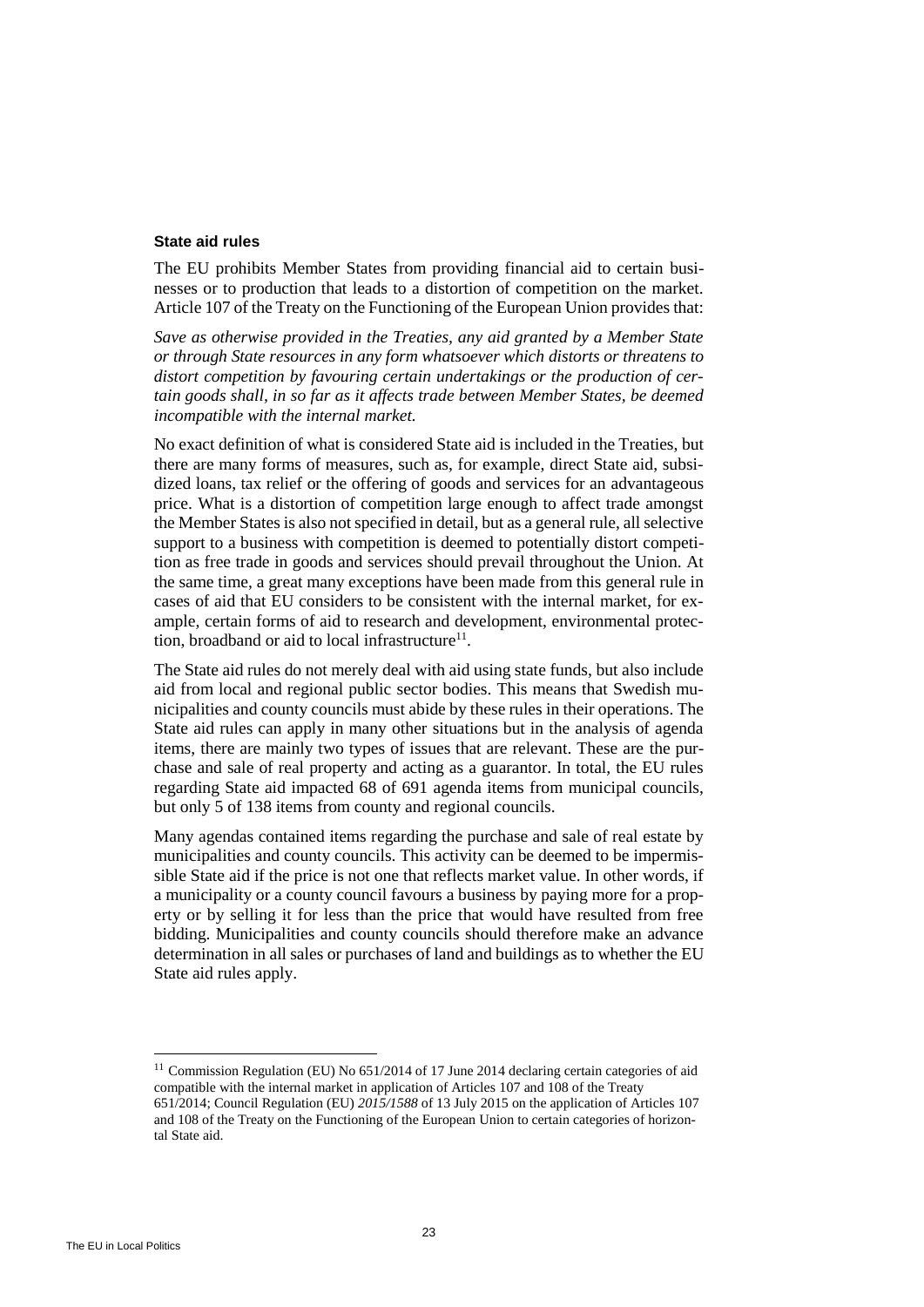The other type of agenda items that is impacted by the State aid rules are matters relating to guarantees. When a municipality or a county council acts as a guarantor for a business, they are taking a risk, which normally is done in return for a fee. If this fee is lower than the prevailing market level, it favours the individual business and can therefore be considered to be impermissible State aid, even if the guarantor is never called on to  $pay<sup>12</sup>$ .

#### **Public procurements**

Public procurements can be described as trade by the public sector in goods and services, and thereby has a clear connection to the EU competition rules. The purpose of legislation in this area is to prevent the public sector's purchases of goods and services from favouring certain businesses at the expense of others, thus distorting market competition. The EU rules regarding public procurement impacted 38 of 691 agenda items from municipal councils and 9 of 138 items from county and regional councils.

In 2014, the EU adopted a broad update of procurement rules, which entered into force in Sweden on 1 January 2017. The new rules consist of three Directives. These are the "Classic Directive" (2014/24/EU) regarding public procurement, the "Supply Directive" (2014/25/EU), which deals with procurement in the areas of water, energy, transports and postal services, and a new Directive (2014/23/EU) regarding the allocation of building and service concessions. The purpose of this updating was to make procurements simpler and more flexible. There is also more leeway for environmental and social concerns. In summary, the new rules give the procuring entity greater freedom of action, but they are also less clear to a certain extent with regard to the evaluation of bids and allocation criteria.

The EU rules apply only to transactions that exceed a certain threshold value, as only procurements of a certain size are deemed to be capable of affecting trade amongst the Member States. Procurements that are above the threshold value must be advertised throughout the EU through a special database, so that businesses in all the Member States will have an opportunity to submit bids.

At the same time, the EU's impact in the area of procurements is not entirely limited to the contracts that are above the threshold values. The fundamental EU principle of free movement in the internal market poses certain requirements. These requirements, such as the demand for transparency and predictability throughout the entire procurement process and the prohibition against discrimination regarding bids on the grounds of nationality, apply regardless of whether the procurement is above or below the threshold values. In addition, Sweden has chosen to also include contracts below the threshold values within the purview of

 $\overline{a}$ <sup>12</sup> Commission Notice on the application of Articles 87 and 88 of the EC Treaty to State aid in the [form of guarantees.](https://eur-lex.europa.eu/legal-content/EN/AUTO/?uri=uriserv:OJ.C_.2008.155.01.0010.01.ENG&toc=OJ:C:2008:155:TOC)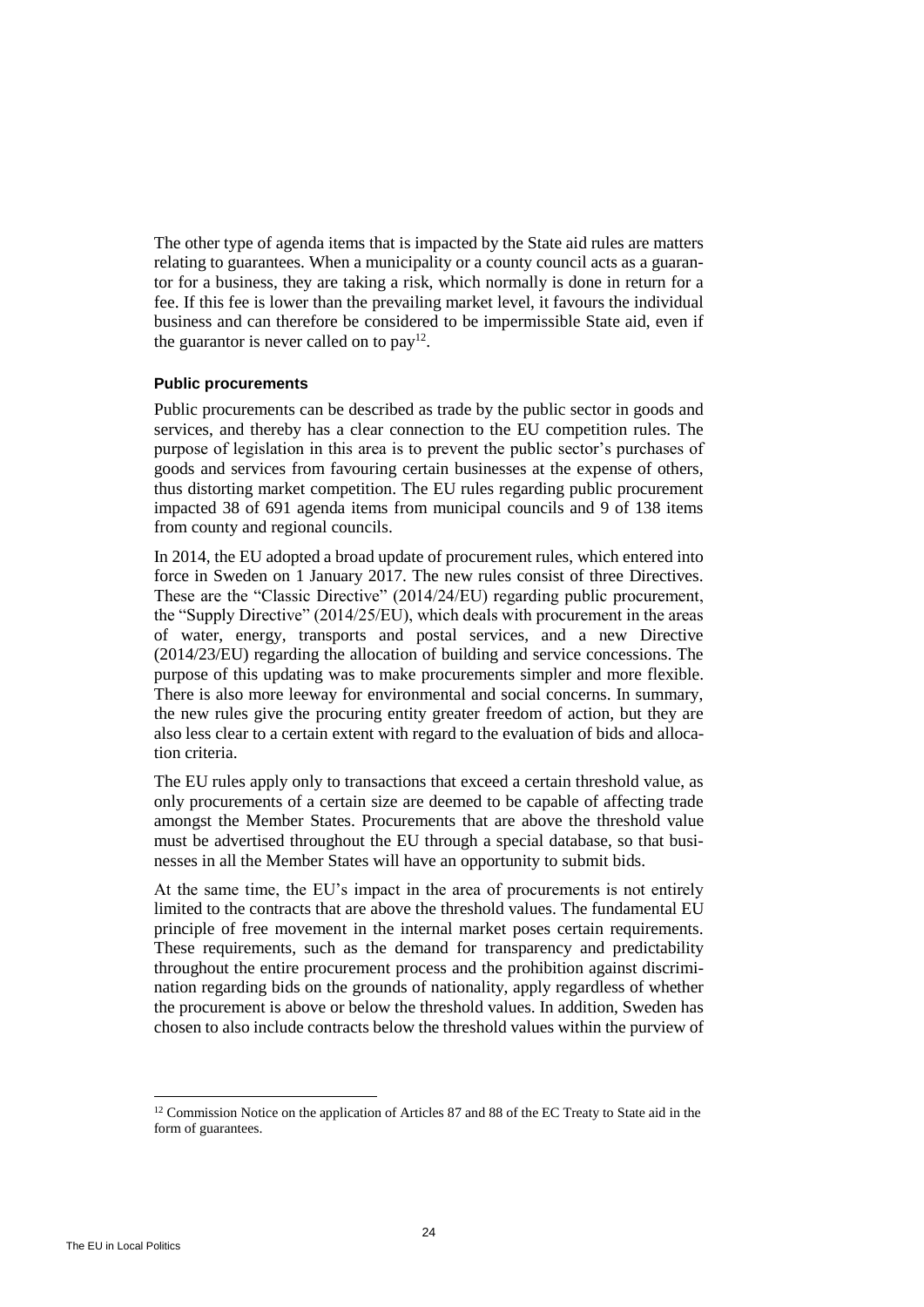the Public Procurement Act (*LOU*) at the time when the EU Directive was incorporated into national law.

#### **Environment**

EU environmental legislation is the next largest area in which the EU exerts legislative impact on the agendas, but only in the case of the municipal councils where 30 of the 691 agenda items related to areas that are governed by this legislation.

The Treaty on the European Union provides that the Union is to work to achieve the following objectives:

- Preserving, protecting and improving the environment.
- Protecting human health.
- Using natural resources carefully and efficiently.
- Promoting measures on the international level intended to solve regional or global environmental problems, and most particularly, to combat climate change.

With these objectives in mind, the EU has enacted rules that relate to most environmental areas, such as the protection of water, forests, air, animals and plants. This legislation intends not only to protect the environment, but also to facilitate mobility on the internal market by creating unified environmental standards for goods and services within the Union. Much of Swedish environmental law today has its origin in EU Directives that impact municipalities, county councils and regions in a great many areas. In the case of municipalities, this has primarily meant new rules and tasks in their role as the entity responsible for environmental and public health protection. In addition, municipalities, county councils and regions are required to take into consideration the EU rules in community planning and building.

#### **Supervisory regulation**

The Swedish Environmental Code tasks the municipalities with extensive supervisory and regulatory responsibility for environmental and public health protection, as well as for the handling of chemical products and waste material. Much of Swedish legislation in this area has its origins in EU legislation. This section will highlight two examples from the agenda analysis that relate to water, waste and chemicals.

The municipalities are responsible for *water and waste management* in their geographical area. In these areas, they are impacted by two EU Directives. Framework Directive 2014/101/EU for water relates to water planning and water management within the EU and applies to all types of water, including surface water, groundwater, lakes, rivers and coastal waters. Framework Directive 2008/98/EC for waste contains the principles for how the Member States should handle all forms of waste, such as how landfill should be managed. These Directives set the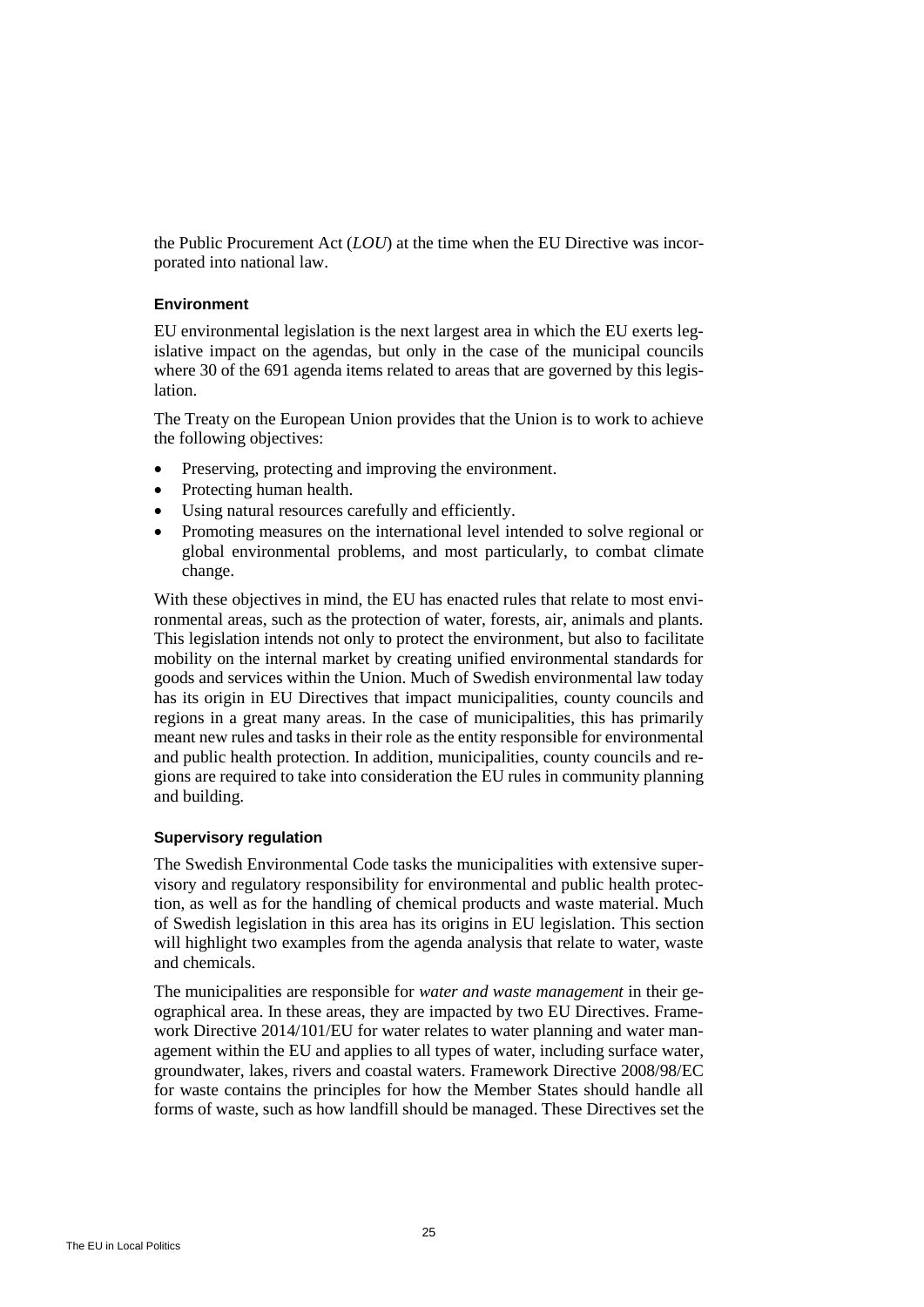framework for municipal planning and organization of water and sewage handling.

Regarding *chemical products and waste,* the municipalities inspect those who manufacture and use chemicals. The EU influences this work primarily by what is known as the REACH regulation, which establishes the rules for the evaluation and approval of chemicals.

### **Community planning and building**

Swedish law grants the municipalities a planning monopoly, which means that every municipality has the sole right to decide how land will be developed and used within its territory. The municipal council decides, for example, to build roads, residential areas and marinas. This often entails approving detailed development plans for how projects should be designed. This type of activity is impacted by the EU through legislation that requires that special consideration be given to the environment. One such instrument is the *Strategic Environmental Assessment* Directive or SEA Directive<sup>13</sup>. This Directive has been incorporated into the Swedish Planning and Building Act (*PBL*), and provides that an assessment must be made of the impact that a planned project can have on the environment. An environmental assessment must be made for every municipal comprehensive plan, detailed development plan and plan programme that can be assumed to have significant environmental impact. The Directive does not include a detailed definition of significant environmental impact, but a rule of thumb is that municipal comprehensive plans are so extensive that a strategic environmental assessment must be prepared in every case.

One additional way that the EU influences municipalities in their role as community builders is through provisions regarding *increased energy efficiency* (Directive 2012/27/EU) and *the energy performance of buildings* (Directive 2010/31/EU), which require Member States to introduce a number of rules and regulations to increase the efficiency of their energy use in various types of properties. These Directives impact municipalities, county councils and regions on issues such as renovation and new construction of premises.

#### **Equal treatment**

The last area impacting local politics, reported by this analysis report, is equal treatment. Of the 691 agenda items from municipal councils, 10 were related to this area. Sweden is required to abide by the EU Charter of Fundamental Rights, which summarizes the social, political and economic rights of citizens. Article 21, regarding non-discrimination, provide that:

*Any discrimination based on any ground such as sex, race, colour, ethnic or social origin, genetic features, language, religion or belief, political or any other* 

l

<sup>&</sup>lt;sup>13</sup> Directive 2001/42/EC of the European Parliament and of the Council of 27 June 2001 on the assessment of the effects of certain plans and programmes on the environment.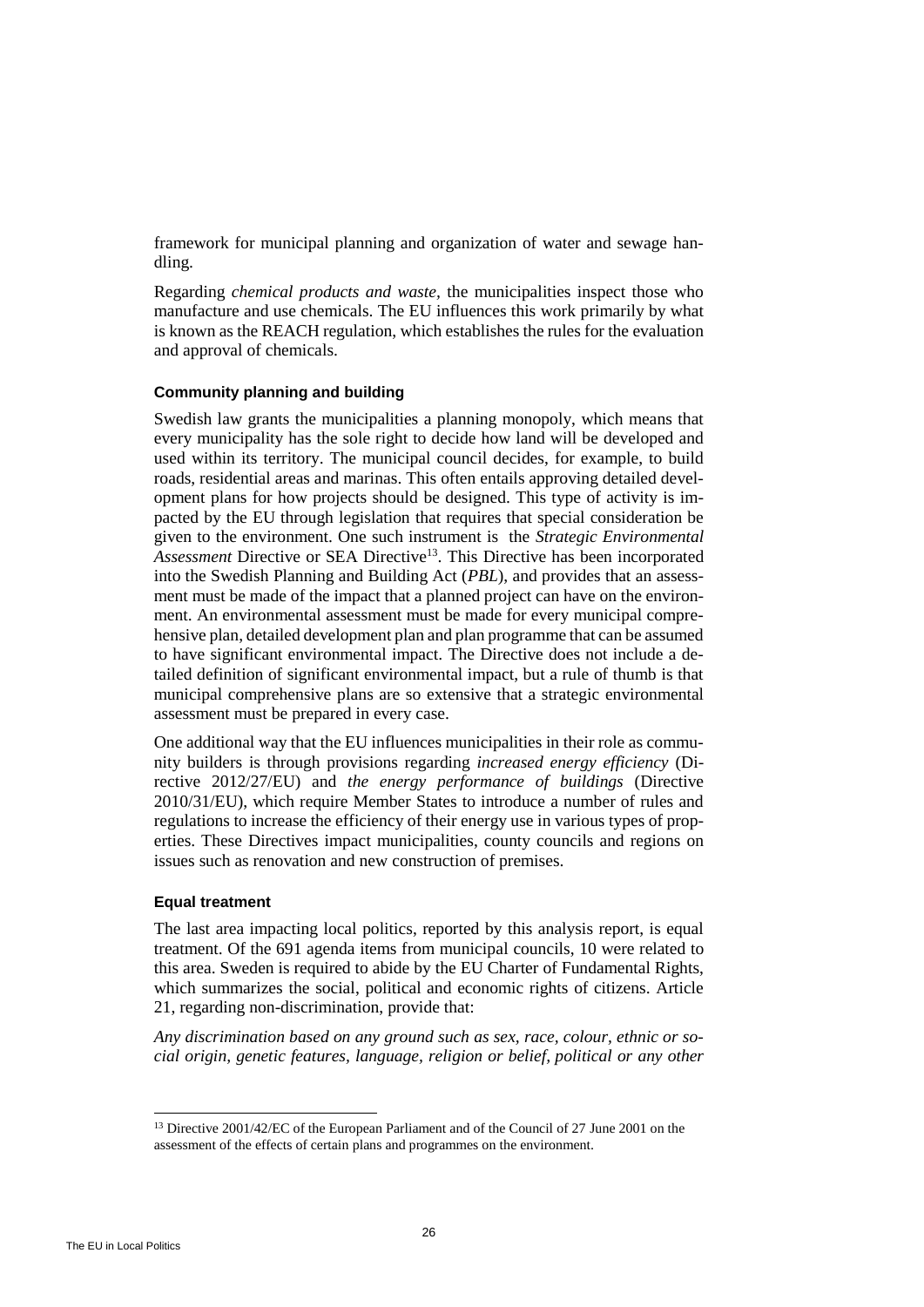#### *opinion, membership of a national minority, property, birth, disability, age or sexual orientation shall be prohibited.*

The Charter became legally binding with the ratification of the Treaty of Lisbon. In addition to the Charter, the EU adopted two Central Directives that set out the minimum legal protection regarding anti-discrimination. These are Directive 2000/43/EC, which prohibits discrimination on the grounds of ethnic origin both in the public and private sector, and Directive 2000/78/EC, which prohibits discrimination on the grounds of functional disability, age, sexual preference or religion at work. Negotiations are going on at present regarding a new Directive that will also expand the protection against discrimination in areas other than at work. All parts of the government administration in Sweden are responsible to ensure that these *fundamental rights* are respected. Municipalities and county councils, in their capacity of employers, are responsible to comply with the Directive regarding discrimination at work. The rights of those with functional impairments to fully participate in society have been additionally strengthened by the European Disability Strategy. In 2015, the Commission proposed a European Accessibility Act that would include binding accessibility requirements for products and services<sup>14</sup>. Because the negotiations regarding this proposal have not yet been concluded, matters that relate to accessibility measures for persons with functional disabilities outside the workplace have not been deemed as politically influenced.

 $\overline{a}$ 

<sup>&</sup>lt;sup>14</sup> COM(2015) 615 Proposal for a Directive of the European Parliament and of the Council on the approximation of the laws, regulations and administrative provisions of the Member States as regards the accessibility requirements for products and services.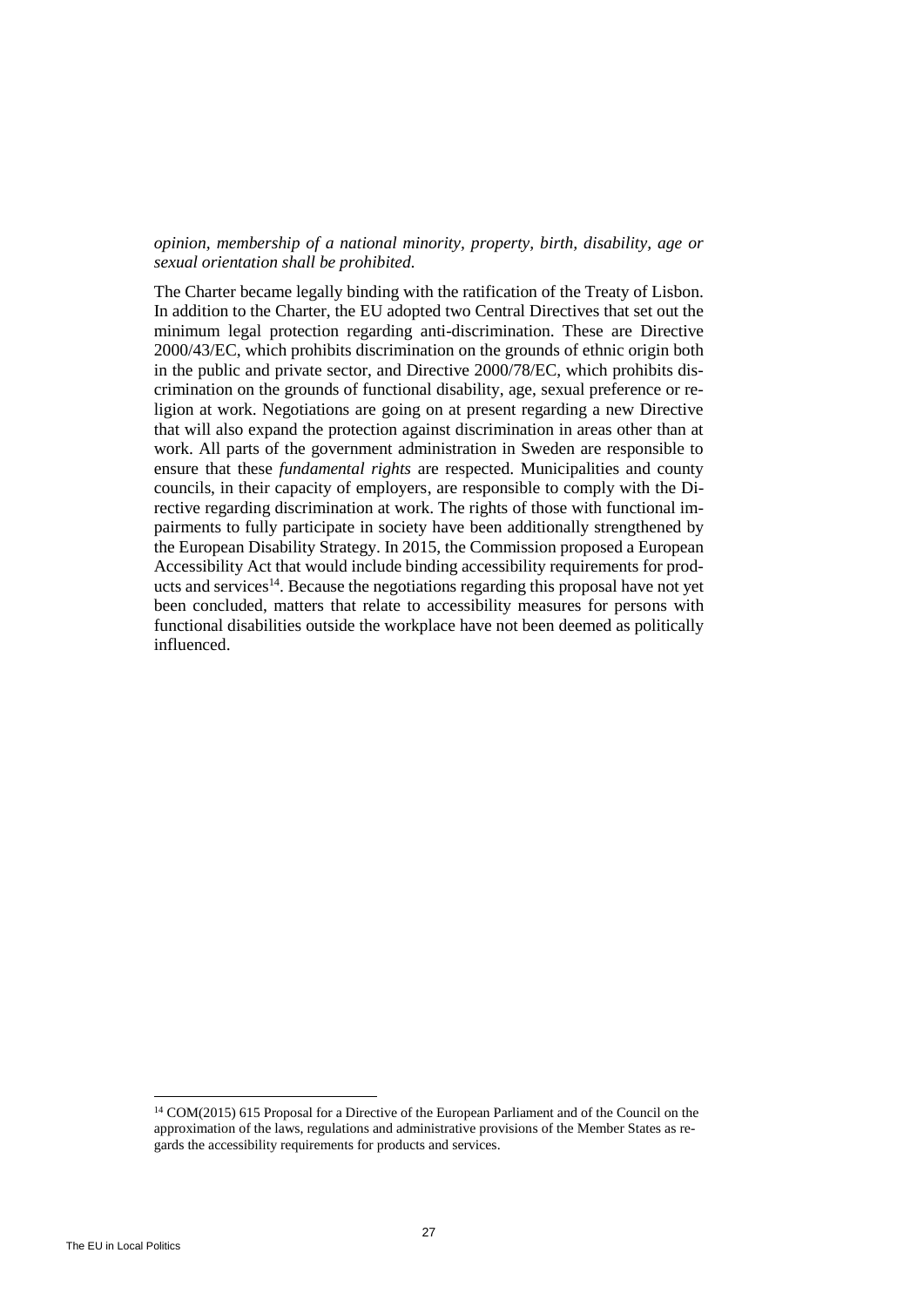# <span id="page-27-0"></span>**Political impact**

This section discusses the analysis of agenda items that are influenced by the EU by non-binding decisions and guidelines, mainly with respect to four substantive areas where the forms and extent of impact by the EU differs.

### **Budget balance**

The financial crisis that struck the EU's Member States in 2008 has led to a strengthening of monitoring and supervision of national budget processes, and to more attention being directed by the budget balance and debt ratios. The EU rules for the public finances of its Member States were presented in what was known as the Stability and Growth Pact. A part of that pact, *the corrective arm,* meant that sanctions could be directed to States whose budget deficit or public debt exceeds the reference values. As a non-member of the Euro Zone, Sweden is required to submit an annual *convergence programme* that includes the country's plans to achieve stability.

EU's rules regarding public finances impact municipalities and county councils indirectly, but because the discussions regarding the budget deficit have become very serious, there is no doubt that there is some impact. It is largely Swedish legislation the governs municipal finances. According to the Municipalities Act, a municipality's budget must be prepared according to the principle that income should exceed costs.

The budget deficit is just as much of a problem on the municipal level, and municipal finances are part of the calculation of the national budget balance and the public debt. For that reason, the agenda items that relate to the ongoing budget process have been characterized as politically impacted. Of the 691 agenda items from the municipal councils, 27 were deemed to be politically impacted, and 7 out of 138 points from the county and regional councils related to the ongoing budget processes.

# **Healthcare**

A large part of the political impact of EU on the county council and regional level originate from the EU action plans regarding healthcare. Of 138 agenda items from county and regional councils, 42 items are related to this area. The organization and financing of the healthcare system is a national priority in the Member States, but according to the Treaties, the EU has been given a certain role in relation to public health. Article 168 of the Treaty on the Functioning of the European Union provides that:

*Union action, which shall complement national policies, shall be directed towards improving public health, preventing physical and mental illness and diseases, and obviating sources of danger to physical and mental health.* 

Municipalities, county councils and regions play a key role in public health policy in Sweden as they are responsible for strategically crucial functions, such as healthcare and school. There can be many interpretations as to what the difference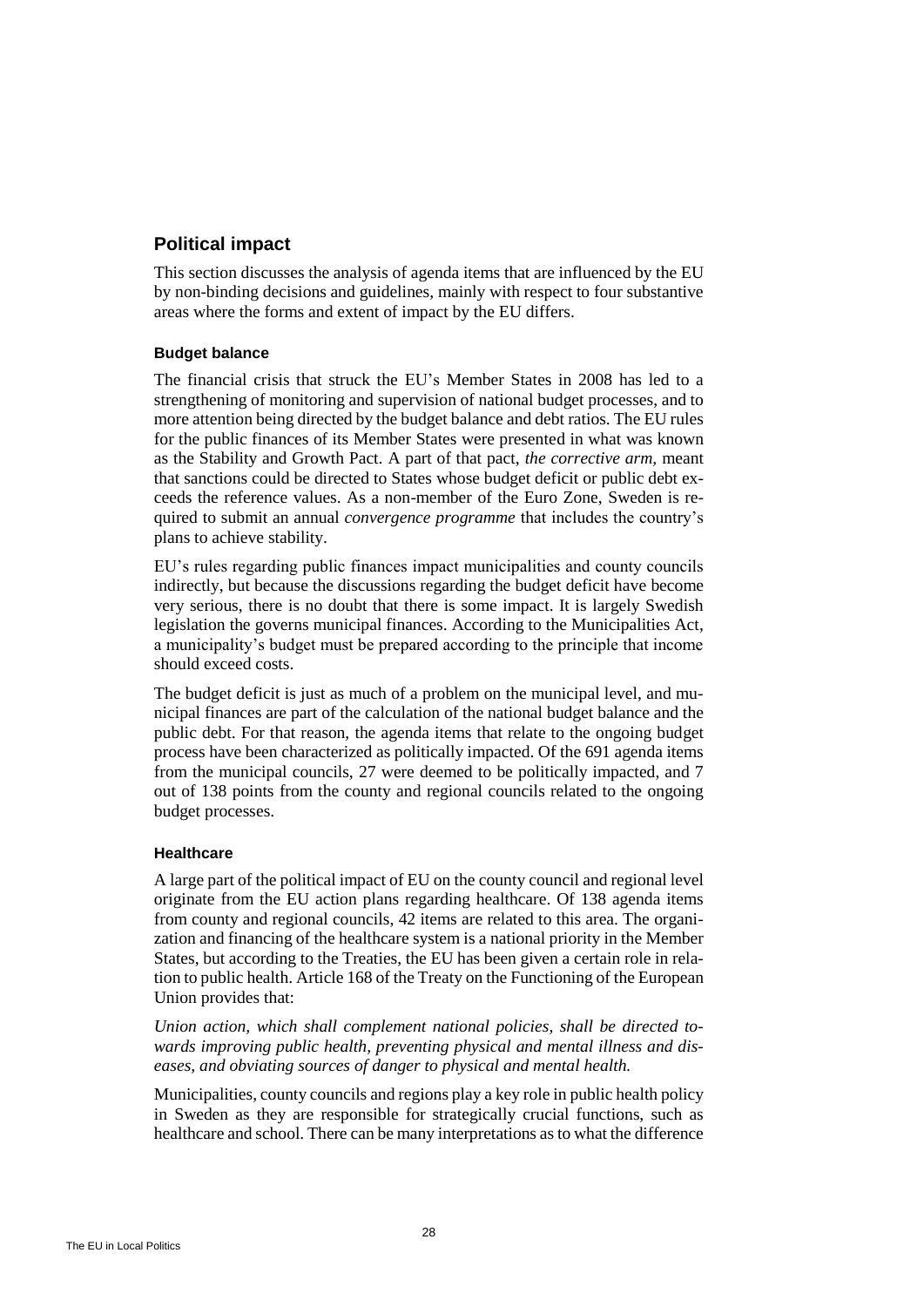is between public health and other components of the healthcare system, and this means that the role of the EU is sometimes not a clearly delineated one. With regard to public health the EU's role is primarily to prevent illnesses and promote a healthy environment and lifestyle. The EU, for example, strives to combat smoking, drugs, alcohol-related injuries, as well as to promote a healthy diet and good mental health. In addition, there are also opportunities to seek funds for projects that relate to public health from the EU Health Programme and from other sources.

The third EU action programme in the area of health<sup>15</sup> also includes aspects of eldercare and long-term care. The objectives for this process is to guarantee *accessibility, quality and sustainability* in care, *inter alia,* by shortening queues to care, improving the efficiency and safety of treatment and equipment, and simplifying administrative procedures.

#### **Climate and the environment**

The EU has adopted a number of overarching objectives regarding climate and environmental policy that impact municipalities, county councils and regions. The Europe 2020 Strategy reminds the Member States of their previous commitment to achieve:

- A 20 per cent reduction in greenhouse gas emissions.
- A 20 per cent increase in energy efficiency.
- Renewable energy representing 20 per cent of the total energy consumption.

Sweden has formulated national climate and energy policy goals as part of the Europe 2020 Strategy, and is striving for a 40 per cent reduction in greenhouse gases, and a renewable energy percentage of at least 50 per cent. This strategy identifies local and regional bodies as important actors for ensuring successful implementation. The large framework for the EU environmental strategy is the *Seventh Environmental Action Programme for 2014-2020,* which was adopted in 2013<sup>16</sup> *.* The programme sets a number of goals for the environmental policy of the EU and its Member States, which will be following a long-term vision.

*In 2050, we live well, within the planet's ecological limits. Our prosperity and healthy environment stem from an innovative, circular economy where nothing is wasted and where natural resources are managed sustainably, and biodiversity is protected, valued and restored in ways that enhance our society's resilience. Our low-carbon growth has long been decoupled from resource use, setting the pace for a safe and sustainable global society.*

 $\overline{a}$ 

<sup>&</sup>lt;sup>15</sup> Regulation (EU) No 282/2014 of the European Parliament and of the Council of 11 March 2014 on the establishment of a third Programme for the Union's action in the field of health (2014-2020).

<sup>&</sup>lt;sup>16</sup> Decision No 1386/2013/EU of the European Parliament and of the Council of 20 November 2013 on a General Union Environment Action Programme to 2020 'Living well, within the limits of our planet.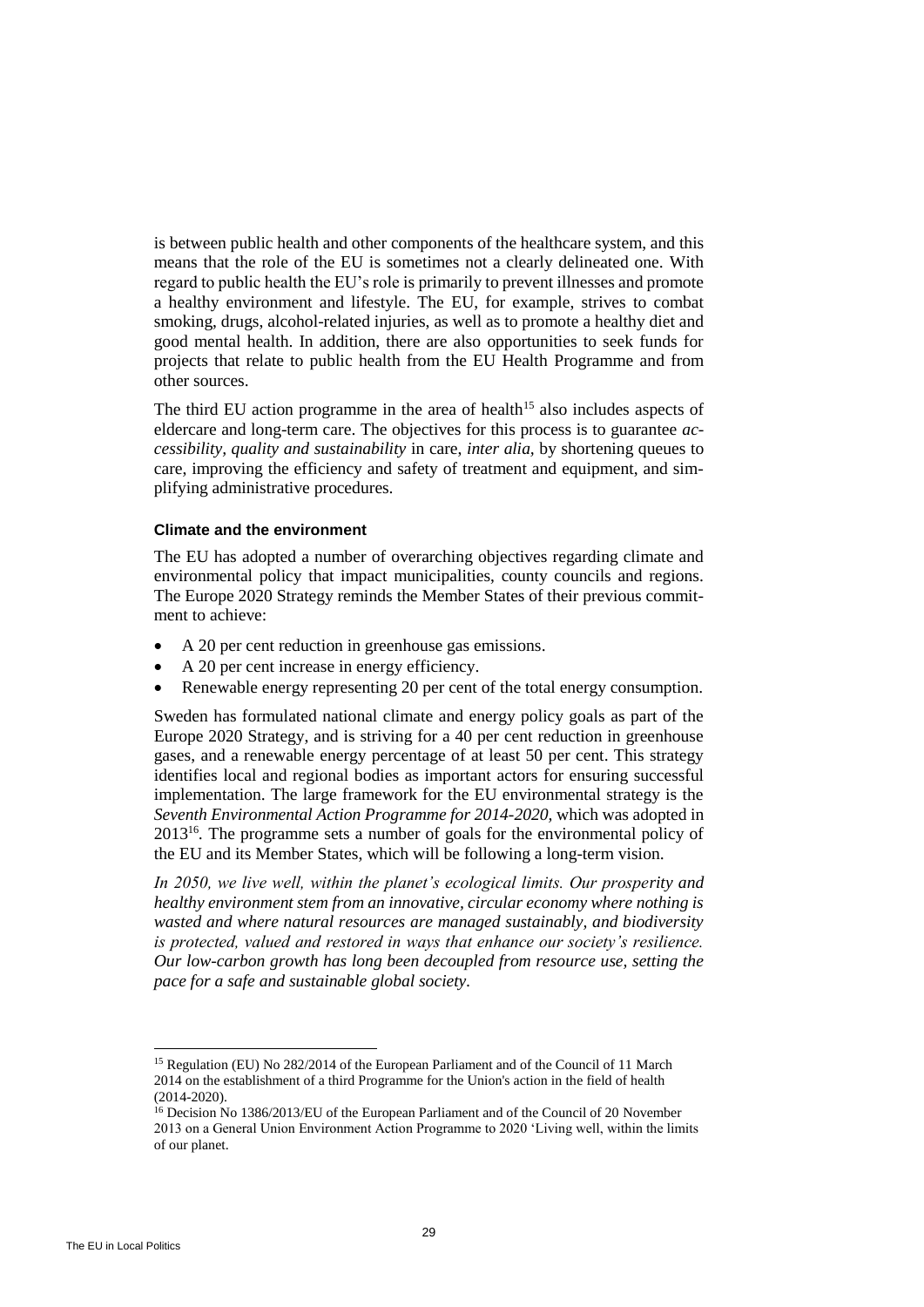This objective is to be realized through plans reflecting the *European Strategy for Low-Emission Mobility,* which recommends measures to reduce emissions from the transport sector<sup>17</sup>. While negotiations were continuing with an eye to new legislation regarding recycling and the circular economy, the Commission, in 2015, adopted an A*ction Plan for the Circular Economy,* with the intent of determining measures to close the loop in a product's life cycle<sup>18</sup>. The individual environmental strategies of the municipalities, country councils and regions can thus not be separated from the European cooperation. The municipal agendas had 41 items that dealt with similar climate and environmental cases.

l

<sup>&</sup>lt;sup>17</sup> COM (2016) 501. A European Strategy for Low-Emission Mobility.

 $18$  COM (2015) 614 Closing the loop – An EU action plan for the circular economy